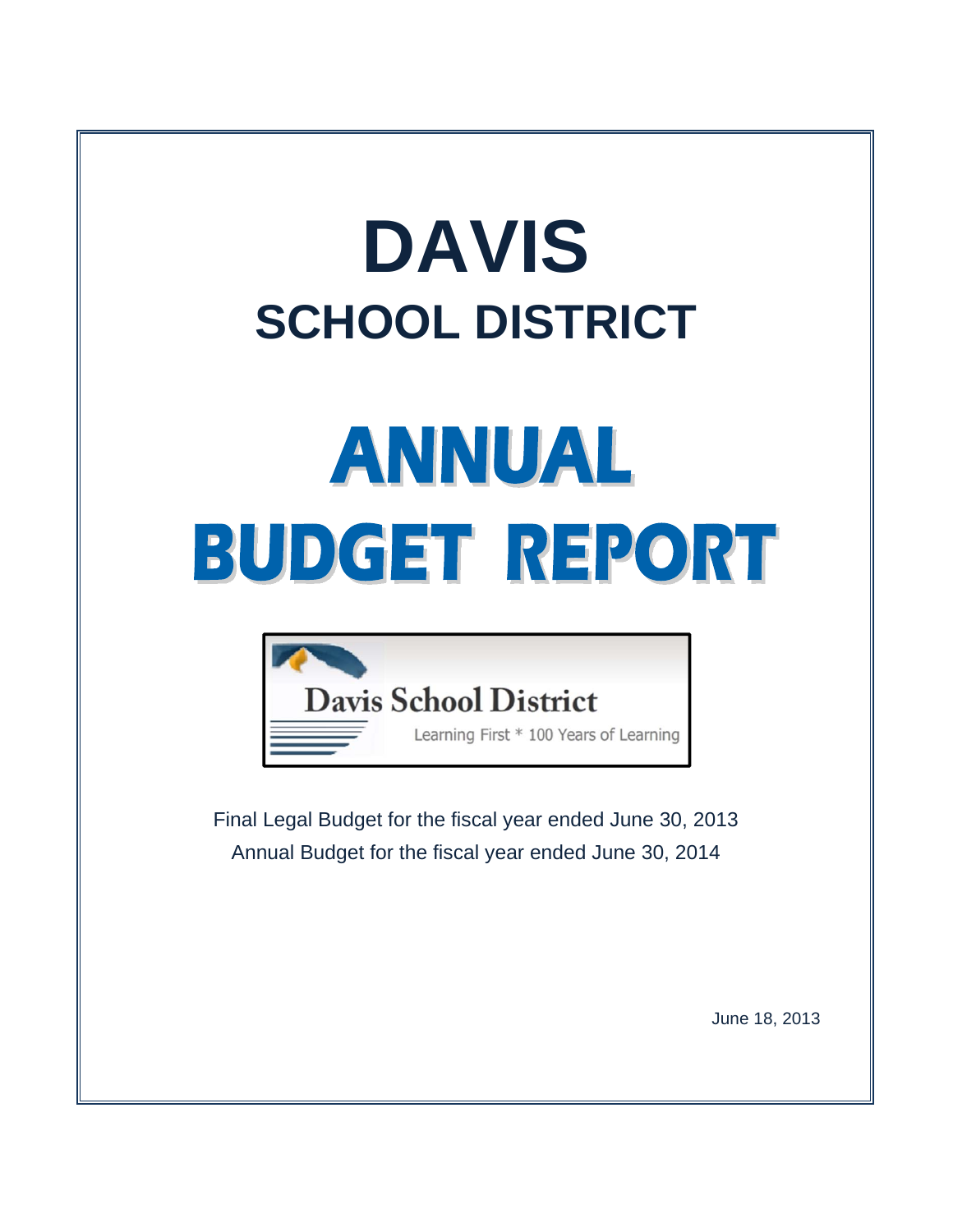For the Fiscal Year Ending June 30, 2014

# **GENERAL FUND - REVENUE**

| <b>Account Category</b>          | 2010-2011<br><b>ACTUAL</b> | 2011-2012<br>ACTUAL | 2012-2013<br><b>INITIAL BUDGET</b> | 2012-2013<br><b>FINAL BUDGET</b> | 2013-2014<br>ANNUAL BUDGET | Change<br>% | <b>CHANGE IN</b><br><b>DOLLARS</b> |
|----------------------------------|----------------------------|---------------------|------------------------------------|----------------------------------|----------------------------|-------------|------------------------------------|
| 1000 - LOCAL REVENUE SOURCES:    |                            |                     |                                    |                                  |                            |             |                                    |
| 1111 Basic Program Levy          | 25,447,152                 | 25,112,161          | 25,509,700                         | 26,932,800                       | 27,067,500                 | 0.50%       | 134,700                            |
| 1112 Voted Leeway                | 26,928,022                 | 25,254,217          | 24,513,800                         | 26,100,800                       | 25,731,300                 | $-1.42%$    | $-369,500$                         |
| 1113 Board Local Levy            | 6,723,495                  | 6,313,554           | 31,530,900                         | 33,702,700                       | 34,371,200                 | 1.98%       | 668,500                            |
| 1118 Reading Achievement Levy    | 2,059,602                  | 2,051,905           | 0                                  | 0                                | 0                          | 0.00%       | 0                                  |
| 1114 Recreation Levy             | 3,148,979                  | 3,141,438           | 0                                  | 0                                | 0                          | 0.00%       | 0                                  |
| 1115 Transportation Levy         | 3,183,022                  | 3,172,116           | 0                                  | 0                                | 0                          | 0.00%       | 0                                  |
| 1116 Tort Liability              | 1,055,333                  | 1,057,520           | 0                                  | 0                                | 0                          | 0.00%       | $\mathbf 0$                        |
| 1121 10% of Basic Levy           | 8,700,000                  | 13,536,133          | 0                                  | 0                                | $\mathbf 0$                | 0.00%       | $\mathbf 0$                        |
| <b>TOTAL TAXES</b>               | 77,245,605                 | 79,639,044          | 81,554,400                         | 86,736,300                       | 87,170,000                 | 0.50%       | 433,700                            |
|                                  |                            |                     |                                    |                                  |                            |             |                                    |
| 1310 Tuitions & Fees             | 2,014,028                  | 2,070,016           | 2,100,000                          | 2,100,000                        | 2,121,000                  | 1.00%       | 21,000                             |
| 1500 Earnings on Investments     | 745,331                    | 1,040,599           | 550,000                            | 425,000                          | 429,300                    | 1.01%       | 4,300                              |
| 1800 Community Serv Activities   | 219,598                    | 248,554             | 254,600                            | 254,600                          | 257,100                    | 0.98%       | 2,500                              |
| 1990 Other Misc Local Revenue    | 3,296,130                  | 3,788,588           | 3,832,800                          | 3,832,800                        | 3,871,100                  | 1.00%       | 38,300                             |
| 1999 Interfund Indirect Charges  | 2,765,631                  | 3,256,703           | 2,600,000                          | 2,600,000                        | 3,126,000                  | 20.23%      | 526,000                            |
| TOTAL LOCAL REVENUE SOURCES.     | \$86,286,323               | \$90,043,504        | \$90,891,800                       | \$95,948,700                     | \$96,974,500               | 1.07%       | \$1,025,800                        |
| 3000 - REGULAR BASIC PROGRAM     |                            |                     |                                    |                                  |                            |             |                                    |
| 3010 Regular School WPU, K-12    | 133,443,772                | 152,354,774         | 156,758,781                        | 154,100,675                      | 158,971,212                | 3.16%       | 4,870,537                          |
| 3020 Professional Staff          | 15,543,956                 | 17,646,993          | 17,749,560                         | 17,926,398                       | 18,340,376                 | 2.31%       | 413,978                            |
| 3030 Foreign Exchange Students   | 87,618                     | 95,744              | 96,628                             | 90,944                           | 92,768                     | 2.01%       | 1,824                              |
| SUBTOTAL - REG BASIC PROGRAM     | \$149,075,346              | \$170,097,511       | \$174,604,969                      | \$172,118,017                    | \$177,404,356              | 3.07%       | \$5,286,339                        |
| 3000 - RESTRICTED BASIC PROGRAM  |                            |                     |                                    |                                  |                            |             |                                    |
| 3105 Special Education Add-on    | 15,478,356                 | 17,043,549          | 17,531,001                         | 17,531,001                       | 18,496,352                 | 5.51%       | 965,351                            |
| 3110 Special Ed Self-Contained   | 4,052,848                  | 4,557,648           | 4,763,382                          | 4,763,382                        | 5,139,411                  | 7.89%       | 376,029                            |
| 3115 Special Ed Preschool        | 1,433,204                  | 2,386,487           | 2,440,567                          | 2,440,567                        | 2,489,516                  | 2.01%       | 48,949                             |
| 3120 Ext Year Program-SMH        | 115,449                    | 265,424             | 111,074                            | 111,073                          | 113,302                    | 2.01%       | 2,229                              |
| 3125 Special Ed State Program    | 368,609                    | 399,371             | 519,867                            | 678,454                          | 678,454                    | $0.00\%$    | 0                                  |
| 3155 Career & Tech Add-on        | 6,729,300                  | 7,448,769           | 7,691,275                          | 7,792,615                        | 8,186,222                  | 5.05%       | 393,607                            |
| 3230 Class-Size Red K-3          | 10,468,638                 | 11,842,076          | 12,225,192                         | 11,966,846                       | 12,009,416                 | 0.36%       | 42,570                             |
| 3209 Adult High Sch Completion   | 527,698                    | 457,352             | 458,517                            | 458,517                          | 542,054                    | 18.22%      | 83,537                             |
| 3211 Gifted & Talented           | 215,593                    | 280,466             | 292,560                            | 273,933                          | 285,933                    | 4.38%       | 12,000                             |
| 3212 Advanced Placement          | 278,107                    | 277,623             | 290,000                            | 277,533                          | 290,181                    | 4.56%       | 12,648                             |
| 3213 Concurrent Enrollment       | 453,338                    | 471,941             | 471,941                            | 468,725                          | 468,725                    | 0.00%       | $\Omega$                           |
| 3612 International Baccalaureate | 21,991                     | 23,899              | 23,899                             | 19,324                           | 19,324                     | $0.00\%$    | 0                                  |
| 3336 Enhancement for At-Risk     | 1,482,808                  | 1,531,611           | 1,435,467                          | 1,408,020                        | 1,421,216                  | 0.94%       | 13,196                             |
| 3215 At-Risk - Student Programs  | 589,037                    | 0                   | 0                                  | 0                                | 0                          | 0.00%       | 0                                  |
| 3218 At-Risk - Homeless & Minor. | 95,800                     | 0                   | 0                                  | 0                                | 0                          | $0.00\%$    | 0                                  |
| 3219 At-Risk - MESA              | 49,000                     | 0                   | 0                                  | 0                                | 0                          | $0.00\%$    |                                    |
| 3220 At-Risk - Gang Prevention   | 244,642                    | 207,000             | 207,000                            | 177,331                          | 177,331                    | 0.00%       | 0                                  |
| 3221 Youth-in-Custody            | 1,031,017                  | 1,214,683           | 1,187,557                          | 1,367,555                        | 1,367,555                  | 0.00%       | 0                                  |
| SUBTOTAL - RESTRICTED BASIC      | \$43,635,435               | \$48,407,899        | \$49,649,299                       | \$49,734,876                     | \$51,684,992               | 3.92%       | \$1,950,116                        |
|                                  |                            |                     |                                    |                                  |                            |             |                                    |
|                                  |                            |                     |                                    |                                  |                            |             |                                    |
|                                  |                            |                     |                                    |                                  |                            |             |                                    |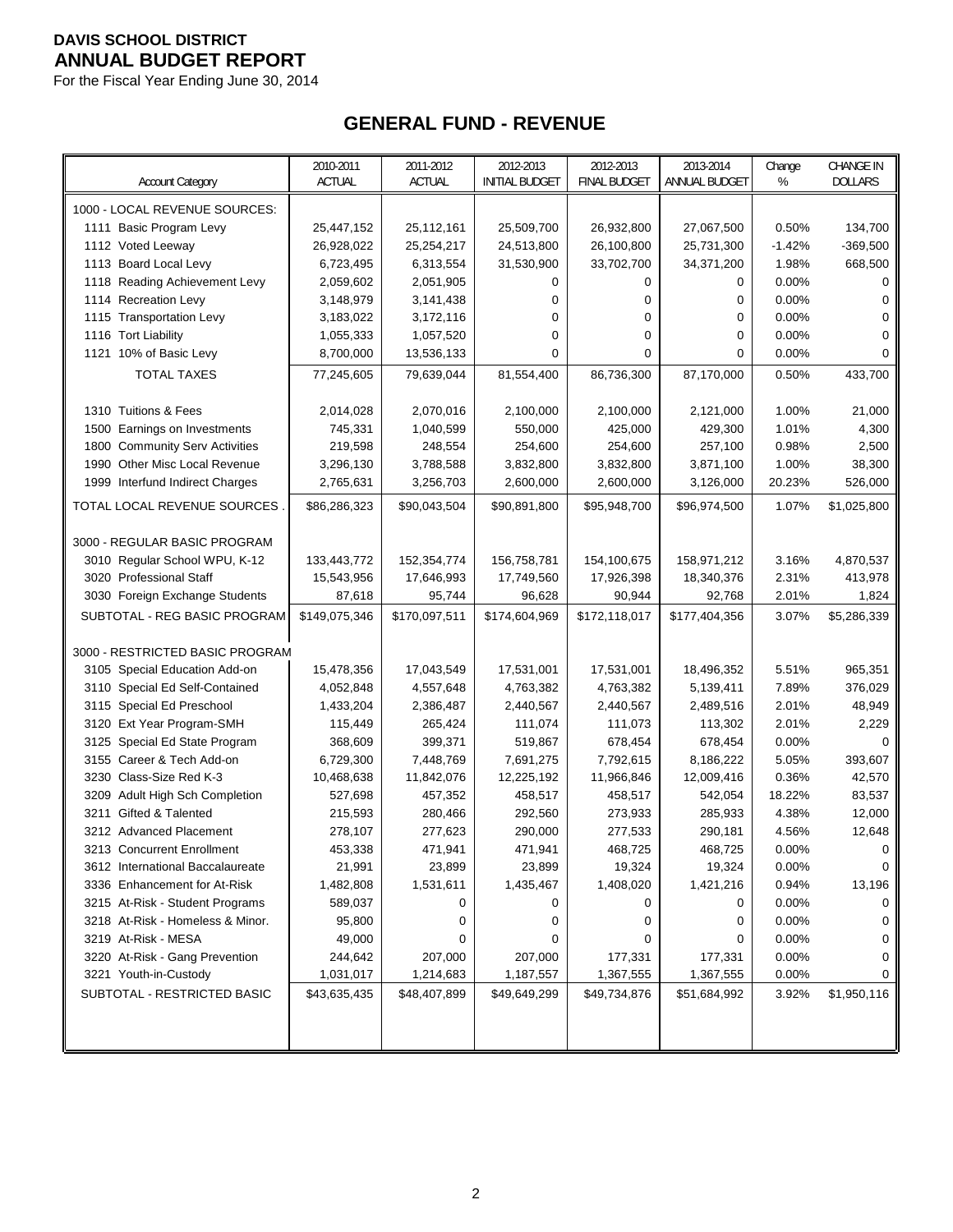For the Fiscal Year Ending June 30, 2014

# **GENERAL FUND - REVENUE** (continued)

| <b>Account Category</b>                  | 2010-2011<br><b>ACTUAL</b> | 2011-2012<br><b>ACTUAL</b> | 2012-2013<br><b>INITIAL BUDGET</b> | 2012-2013<br><b>FINAL BUDGET</b> | 2013-2014<br>ANNUAL BUDGET | Change<br>% | <b>CHANGE IN</b><br><b>DOLLARS</b> |
|------------------------------------------|----------------------------|----------------------------|------------------------------------|----------------------------------|----------------------------|-------------|------------------------------------|
| 3000 - RELATED TO BASIC PROGRAM          |                            |                            |                                    |                                  |                            |             |                                    |
| 3410 Flexible Allocation WPU Dist        | 18,801,616                 | 2,552,461                  | 2,629,965                          | 2,553,351                        | 2,518,648                  | $-1.36%$    | $-34,703$                          |
| 3415 Pupil Transp-To & From Schl         | 5,247,312                  | 6,149,925                  | 6,316,774                          | 5,855,204                        | 6,206,500                  | 6.00%       | 351,296                            |
| 3468 School Nurses                       | 96,543                     | 97,047                     | 97,129                             | 96,388                           | 88,699                     | $-7.98%$    | $-7,689$                           |
| 3520 School Trust Lands                  | 1,392,276                  | 2,727,281                  | 2,727,281                          | 3,063,213                        | 3,373,713                  | 10.14%      | 310,500                            |
| 3555 Voted Leeway                        | 7,202,498                  | 11,330,919                 | 14,649,493                         | 12,091,310                       | 12,510,540                 | 3.47%       | 419,230                            |
| 3560 Board Leeway                        | 1,809,042                  | 2,832,730                  | 3,662,373                          | 3,022,827                        | 3,127,905                  | 3.48%       | 105,078                            |
| 3636 ELL Family Literacy Centers         | 92,097                     | 0                          | 0                                  | 0                                | 0                          | 0.00%       | 0                                  |
| 3640 Extended Day Kindergarten           | 522,163                    | 523,694                    | 620,388                            | 512,428                          | 511.637                    | $-0.15%$    | $-791$                             |
| <b>Other State Revenue</b><br>3700       | 303,079                    | 266,462                    | 0                                  | 299,307                          | 299,307                    | 0.00%       | 0                                  |
| 3710 Driver Education                    | 704,625                    | 601,038                    | 600,000                            | 600,000                          | 600,000                    | 0.00%       | 0                                  |
| 3700 Online Testing - Pilot              | $\Omega$                   | 213,069                    | U                                  | 765,786                          | 660,056                    | $-13.81%$   | $-105,730$                         |
| 3799 UPASS / Online Testing              | 167,031                    | 164,998                    | 165,684                            | 165,683                          | 161,473                    | $-2.54%$    | $-4,210$                           |
| 3799 Library Books and Resources         | 72.609                     | 55,673                     | 60,987                             | 61,117                           | 60,836                     | $-0.46%$    | $-281$                             |
| 3800 Supplemental Appropriations         | 254,297                    | 2,209,339                  | 90,000                             | 224,000                          | 224,000                    | $0.00\%$    | 0                                  |
| 3800 TSSP - Teacher Sal Supplmt          | 475,171                    | 476,900                    | 145,000                            | 188,793                          | 188,793                    | 0.00%       | 0                                  |
| <b>State Reading Achievement</b><br>3805 | 1,504,662                  | 1,608,728                  | 1,597,234                          | 1,597,233                        | 1,449,503                  | $-9.25%$    | $-147,730$                         |
| 3851 Teacher Supplies & Materials        | 556,356                    | 559,660                    | 559,660                            | 554,723                          | 552,877                    | $-0.33%$    | $-1,846$                           |
| 3863 BTS Elementary Arts                 | 339,066                    | 187,985                    | 93,993                             | 99,000                           | 0                          | $-100.00\%$ | $-99,000$                          |
| 3876 Educator Salary Adjustments         | 17,035,980                 | 17,484,454                 | 17,593,654                         | 17,607,647                       | 17,783,700                 | 1.00%       | 176,053                            |
| 3881 USTAR Centers                       | 820,000                    | 683,497                    | 683,497                            | 683,497                          | 683,497                    | 0.00%       | 0                                  |
| 3900 Early Intervention (State)          | 535,880                    | 599,726                    | 653,362                            | 608,361                          | 608,361                    | 0.00%       | 0                                  |
| 3900 Revenue From Other Agencies         | 179,114                    | 346,435                    | 100,000                            | 208,090                          | 208,090                    | 0.00%       | $\Omega$                           |
| SUBTOTAL - RELATED TO BASIC              | 58,111,417                 | 51,672,021                 | 53,046,474                         | 50,857,958                       | 51,818,135                 | 1.89%       | 960,177                            |
| TOTAL REVENUE STATE SOURCES.             | \$250,822,198              | \$270,177,431              | \$277,300,742                      | \$272,710,851                    | \$280,907,483              | 3.01%       | \$8,196,632                        |
|                                          |                            |                            |                                    |                                  |                            |             |                                    |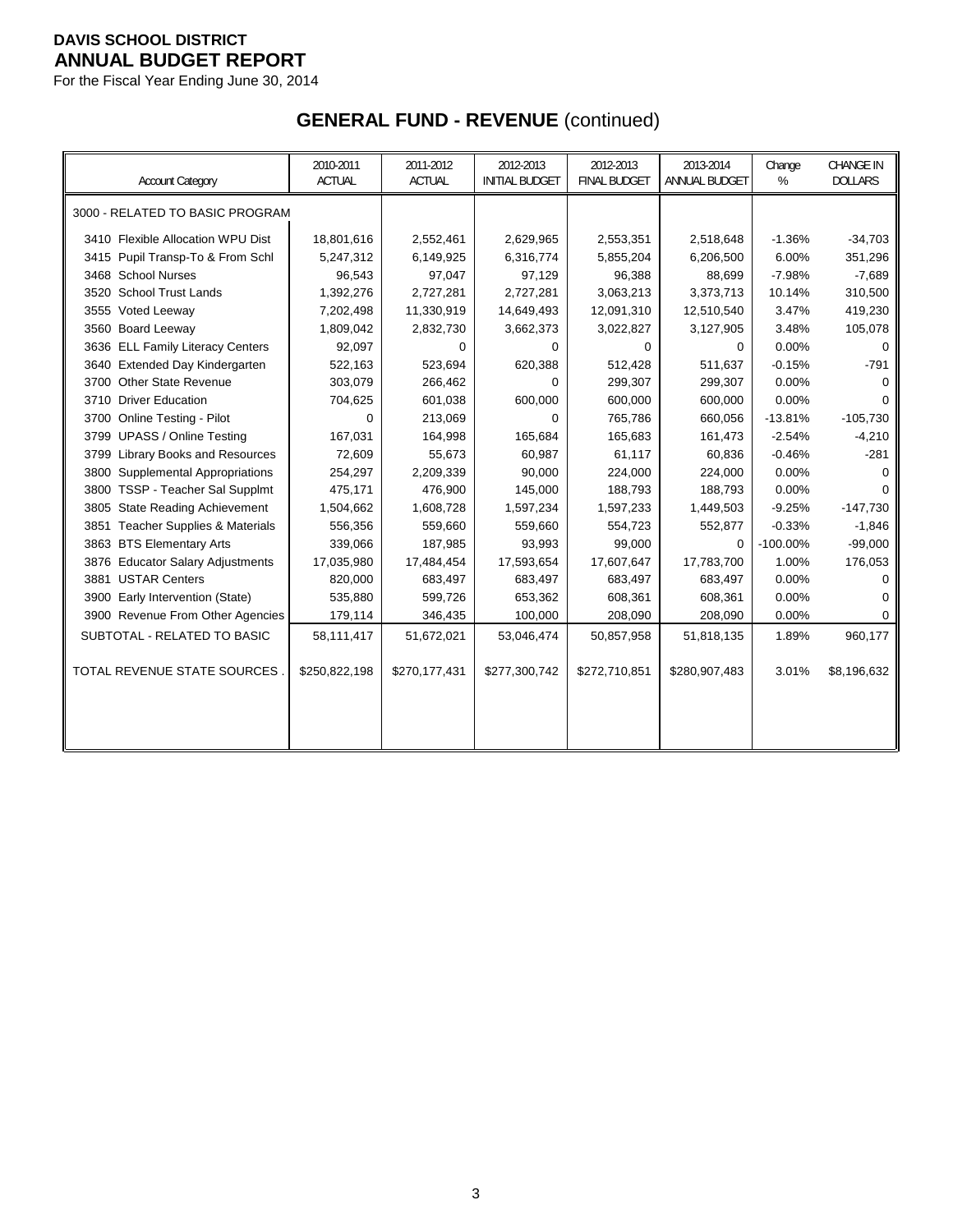For the Fiscal Year Ending June 30, 2014

# **GENERAL FUND - REVENUE** (continued)

| <b>Account Category</b>               | 2010-2011<br><b>ACTUAL</b> | 2011-2012<br><b>ACTUAL</b> | 2012-2013<br><b>INITIAL BUDGET</b> | 2012-2013<br><b>FINAL BUDGET</b> | 2013-2014<br>ANNUAL BUDGET | Change<br>% | <b>CHANGE IN</b><br><b>DOLLARS</b> |
|---------------------------------------|----------------------------|----------------------------|------------------------------------|----------------------------------|----------------------------|-------------|------------------------------------|
| 4000 - REVENUE FEDERAL SOURCES:       |                            |                            |                                    |                                  |                            |             |                                    |
| 4101 Title VIII - Impact Aid          | 992,094                    | 827,241                    | 900,000                            | 740,649                          | 703,617                    | $-5.00%$    | $-37,032$                          |
| 4190 Other Direct Federal Revenue     | 16,178                     | 0                          | 0                                  | 0                                | 0                          | 0.00%       | $\mathbf 0$                        |
| 4300 ROTC Teacher Reimbursement       | 141,113                    | 153,452                    | 150,100                            | 155,100                          | 129,250                    | $-16.67%$   | $-25,850$                          |
| 4300 Teaching American History        | 379,681                    | 286,238                    | 370,010                            | 220,000                          | 207,026                    | $-5.90%$    | $-12,974$                          |
| 4300 Title IV D-NC Smaller Learning   | 1,468,725                  | 1,008,880                  | 764,254                            | 400,325                          | 0                          | $-100.00\%$ | $-400,325$                         |
| 4300 STEM Grants                      | 214,700                    | 557,893                    | 534,620                            | 494,662                          | 400,000                    | $-19.14%$   | $-94,662$                          |
| 4320 Headstart                        | 4,227,326                  | 4,318,212                  | 4,724,428                          | 4,319,483                        | 4,103,509                  | $-5.00%$    | $-215,974$                         |
| 4330 Title VII A - Indian Education   | 128,955                    | 89,099                     | 103,960                            | 103,960                          | 98,762                     | $-5.00%$    | $-5,198$                           |
| 4500 Title II A - Teacher Quality     | 1,493,897                  | 1,395,302                  | 1,646,513                          | 1,270,853                        | 1,176,345                  | $-7.44%$    | $-94,508$                          |
| 4511 Title   A                        | 3,468,851                  | 7,854,506                  | 6,572,787                          | 7,456,499                        | 6,462,099                  | $-13.34%$   | $-994,400$                         |
| 4519 Title I C SC - Migrant           | 72,257                     | 122,232                    | 142,311                            | 142,311                          | 135,195                    | $-5.00%$    | $-7,116$                           |
| 4522 IDEA Part B - Pre-Schl           | 322,008                    | 318,515                    | 318,515                            | 318,799                          | 302,859                    | $-5.00%$    | $-15,940$                          |
| 4524 IDEA Part B Special Ed Formula   | 10,579,494                 | 10,464,690                 | 10,457,610                         | 10,527,491                       | 10,001,116                 | $-5.00%$    | $-526,375$                         |
| 4525 Special Ed Discretionary         | 185,886                    | $\mathbf 0$                | 185,886                            | 151,727                          | 144,141                    | $-5.00%$    | $-7,586$                           |
| 4530 CTE Federal Funds                | 615,057                    | 680,871                    | 652,712                            | 553,447                          | 512,644                    | $-7.37%$    | $-40,803$                          |
| 4541 Title III SC - English Lang. Acq | 291,328                    | 295,306                    | 294,511                            | 185,762                          | 153,876                    | $-17.16%$   | $-31,886$                          |
| 4580 Adult Basic Education            | 296,357                    | 280,746                    | 280,746                            | 280,746                          | 266,709                    | $-5.00%$    | $-14,037$                          |
| 4600 21st Century After School        | 509,921                    | 295,184                    | 592,587                            | 672,652                          | 600,689                    | $-10.70%$   | $-71,963$                          |
| 4600 Other Federal Rev (thru State)   | 137,188                    | 212,990                    | 141,110                            | 136,426                          | 129,605                    | $-5.00%$    | $-6,821$                           |
| 4600 Early Intervention (Federal)     | 404,261                    | 599,726                    | 652,800                            | 608,361                          | 577,943                    | $-5.00%$    | $-30,418$                          |
| 4601 Title IV A - Safe & Drug Free    | 41,995                     | $\Omega$                   | 41,995                             | 0                                | $\Omega$                   | 0.00%       | $\mathbf 0$                        |
| 4661 ARRA - Title I                   | 3,348,087                  | 0                          | 0                                  | 0                                | 0                          | 0.00%       | 0                                  |
| 4661 ARRA - Homeless                  | 44,139                     | 0                          | 0                                  | 0                                | $\mathbf 0$                | 0.00%       | 0                                  |
| 4664 ARRA - Special Ed                | 6,398,489                  | $\Omega$                   | 0                                  | 0                                | $\mathbf 0$                | 0.00%       | $\mathbf 0$                        |
| 4664 ARRA - Special Ed Preschool      | 148,586                    | $\Omega$                   | 0                                  | 0                                | 0                          | 0.00%       | $\mathbf 0$                        |
| 4663 ARRA - Early Intervention        | 151,547                    | $\Omega$                   | 0                                  | 0                                | $\mathbf 0$                | 0.00%       | $\mathbf 0$                        |
| 4662 ARRA - Headstart                 | 266,963                    | 138,807                    | 0                                  | 0                                | 0                          | 0.00%       | 0                                  |
| 4665 ARRA - Education Jobs            | 11,338,688                 | 168,605                    | 0                                  | $\Omega$                         | 0                          | 0.00%       | $\mathbf 0$                        |
| 4900 Workforce Services Grants        | 372,943                    | 322,713                    | 99,000                             | 414,000                          | 414,000                    | 0.00%       | $\mathbf 0$                        |
| 4900 Other Federal Revenue            | 112,138                    | 990,621                    | 0                                  | 235,202                          | 197,200                    | $-16.16%$   | $-38,002$                          |
| 4930 Medicaid Admin Outreach          | 127,456                    | 131,888                    | 60,000                             | 60,190                           | 60,190                     | 0.00%       | 0                                  |
| 4940 Medicaid Fee for Service         | 2,577,570                  | 1,929,181                  | 1,408,800                          | 1,408,800                        | 1,408,800                  | 0.00%       | $\Omega$                           |
| TOTAL REVENUE FEDERAL SOURCES         | \$50,873,878               | \$33,442,898               | \$31,095,255                       | \$30,857,445                     | \$28,185,575               | $-8.66%$    | $-2,671,870$                       |
| 5200 Interfund Transfer (10% Basic)   | $\overline{0}$             | 0                          | 0                                  | 0                                | $\mathbf 0$                | 0.00%       | $\Omega$                           |
| 5900 Other Sources/Uses               | 0                          | 0                          | 0                                  | 0                                | 2,100,000                  | N/A         | 2,100,000                          |
| <b>GRAND TOTAL REVENUE - GENERAL</b>  | \$387,982,399              | \$393,663,833              | \$399,287,797                      | \$399,516,996                    | \$408,167,558              | 2.17%       | \$8,650,562                        |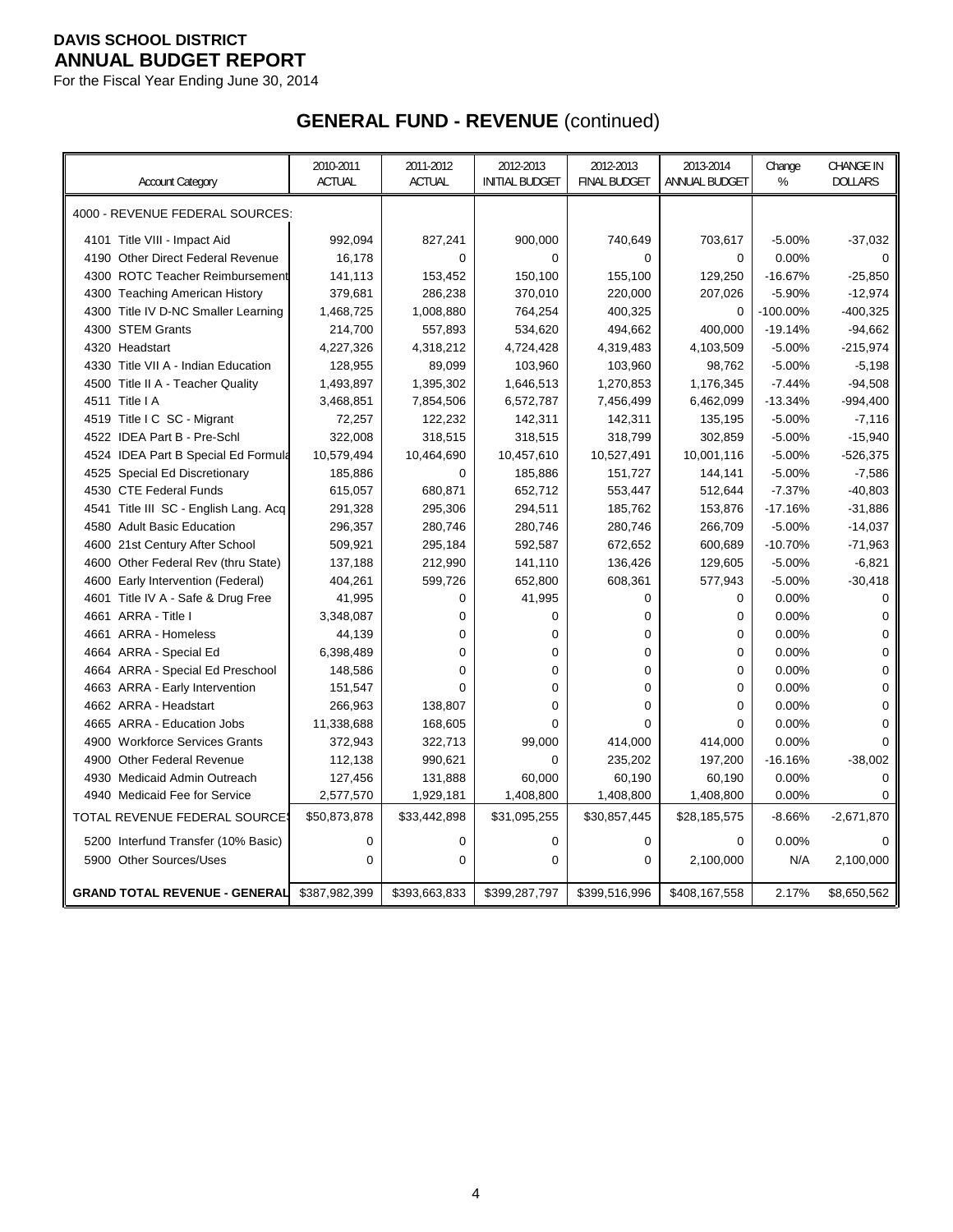For the Fiscal Year Ending June 30, 2014

# **GENERAL FUND - EXPENDITURE SUMMARY BY OBJECT**

|     | <b>Account Category</b>        | 2010-2011<br><b>ACTUAL</b> | 2011-2012<br><b>ACTUAL</b> | 2012-2013<br><b>INITIAL BUDGET</b> | 2012-2013<br><b>FINAL BUDGET</b> | 2013-2014<br><b>ANNUAL BUDGET</b> | Change<br>% | <b>CHANGE IN</b><br><b>DOLLARS</b> |
|-----|--------------------------------|----------------------------|----------------------------|------------------------------------|----------------------------------|-----------------------------------|-------------|------------------------------------|
| 100 | Salaries                       | 242,787,981                | 244,725,989                | 250,050,597                        | 247,534,596                      | 251,868,158                       | 1.75%       | 4,333,562                          |
| 210 | Retirement                     | 38,998,196                 | 40,368,334                 | 44,225,700                         | 44,610,100                       | 48,580,400                        | 8.90%       | 3,970,300                          |
| 220 | Social Security                | 17,444,325                 | 17,435,319                 | 17,649,400                         | 17,460,000                       | 17,767,300                        | 1.76%       | 307,300                            |
| 240 | Health Insurance               | 45,038,181                 | 44,736,923                 | 46,084,600                         | 45,268,900                       | 46,287,400                        | 2.25%       | 1,018,500                          |
| 270 | Industrial Insurance           | 1,023,937                  | 1,138,526                  | 1,111,700                          | 1,003,700                        | 1,012,700                         | 0.90%       | 9,000                              |
| 280 | <b>Other Benefits</b>          | 568,426                    | 749,974                    | 505,100                            | 732,100                          | 744,000                           | 1.63%       | 11,900                             |
|     | <b>TOTAL BENEFITS</b>          | 103,073,065                | 104,429,076                | 109,576,500                        | 109,074,800                      | 114,391,800                       | 4.87%       | 5,317,000                          |
| 300 | <b>Professional Services</b>   | 2,723,661                  | 2,702,550                  | 3,030,200                          | 3,137,300                        | 3,137,300                         | 0.00%       | 0                                  |
| 400 | Repair / Rental of Equipment   | 1,622,367                  | 1,780,103                  | 1,665,900                          | 1,938,900                        | 1,938,900                         | 0.00%       | 0                                  |
| 500 | Misc. Purchased Services       | 4,136,799                  | 4,470,786                  | 4,439,800                          | 4,502,600                        | 4,502,600                         | $0.00\%$    | 0                                  |
|     | TOTAL PURCHASED SERV.          | 8,482,827                  | 8,953,439                  | 9,135,900                          | 9,578,800                        | 9,578,800                         | 0.00%       | 0                                  |
| 600 | Supplies & Materials           | 24,587,923                 | 25,135,452                 | 25,383,600                         | 26,935,500                       | 26,935,500                        | 0.00%       | $\Omega$                           |
| 700 | Equipment                      | 4,651,490                  | 5,067,425                  | 4,855,300                          | 5,026,200                        | 5,026,200                         | 0.00%       | 0                                  |
| 800 | Fees & Misc. Expenses          | 289,254                    | 338,211                    | 285,900                            | 367,100                          | 367,100                           | 0.00%       |                                    |
| 830 | Interest - Tax Notes           | 655,188                    | 622,548                    |                                    | <sup>0</sup>                     |                                   | 0.00%       |                                    |
|     | TOTAL EXPENDITURES             | \$384,527,728              | \$389,272,140              | \$399,287,797                      | \$398,516,996                    | \$408,167,558                     | 2.42%       | \$9,650,562                        |
|     | Increase to Fund Balance       | 0                          | 0                          | 0                                  | 1,000,000                        | 0                                 | $-100.00\%$ | $-1,000,000$                       |
|     | TOTAL EXPENDITURES & OTHER USE | 384,527,728                | 389,272,140                | 399,287,797                        | 399,516,996                      | 408,167,558                       | 2.17%       | 8,650,562                          |

# **GENERAL FUND - EXPENDITURE SUMMARY BY FUNCTION**

| <b>Account Category</b>                   | 2010-2011<br><b>ACTUAL</b> | 2011-2012<br><b>ACTUAL</b> | 2012-2013<br><b>INITIAL BUDGET</b> | 2012-2013<br><b>FINAL BUDGET</b> | 2013-2014<br>ANNUAL BUDGET | Change<br>% | <b>CHANGE IN</b><br><b>DOLLARS</b> |
|-------------------------------------------|----------------------------|----------------------------|------------------------------------|----------------------------------|----------------------------|-------------|------------------------------------|
| 1000 - INSTRUCTION                        | 265,169,921                | 266,888,218                | 276,411,797                        | 274,393,596                      | 281,285,658                | 2.51%       | 6,892,062                          |
| 2100 - STUDENT SUPPORT SERVICES           | 14,254,115                 | 14,514,691                 | 14,843,500                         | 14,926,400                       | 15,335,100                 | 2.74%       | 408,700                            |
| 2200 - INSTRUCTIONAL SUPPORT              | 17,104,002                 | 16,651,193                 | 17,162,800                         | 17,110,100                       | 17,548,400                 | 2.56%       | 438,300                            |
| 2300 - GENERAL ADMINISTRATION             | 2,553,577                  | 2,550,252                  | 2,592,600                          | 2,507,600                        | 2,550,800                  | 1.72%       | 43,200                             |
| 2400 - SCHOOL ADMINISTRATION              | 24,543,982                 | 24,860,824                 | 25,682,300                         | 25,489,100                       | 26,187,100                 | 2.74%       | 698,000                            |
| <b>2500 - CENTRAL</b>                     | 10,739,697                 | 11,754,227                 | 11,094,200                         | 12,324,500                       | 12,610,200                 | 2.32%       | 285,700                            |
| 2600 - OPERATIONS & MAINTENANCE           | 38,414,026                 | 39,348,007                 | 39,550,600                         | 40,176,400                       | 40,816,800                 | 1.59%       | 640,400                            |
| 2700 - STUDENT TRANSPORTATION             | 10,863,057                 | 11,823,524                 | 11,682,800                         | 11,331,000                       | 11,571,000                 | 2.12%       | 240,000                            |
| 3300 - COMMUNITY SERVICES                 | 230,163                    | 258,656                    | 267,200                            | 258,300                          | 262,500                    | 1.63%       | 4,200                              |
| 5000 - TAX ANTICIPATION NOTES             | 655,188                    | 622,548                    |                                    | 0                                | 0                          | $0.00\%$    |                                    |
| <b>TOTAL EXPENDITURES</b>                 | 384,527,728                | 389,272,140                | 399,287,797                        | 398,516,996                      | 408,167,558                | 2.42%       | 9,650,562                          |
| Increase to Fund Balance                  | $\Omega$                   | 0                          | 0                                  | 1,000,000                        | 0                          |             | $-1,000,000$                       |
| <b>TOTAL EXPENDITURES &amp; OTHER USE</b> | 384,527,728                | 389,272,140                | 399,287,797                        | 399,516,996                      | 408,167,558                | 2.17%       | 8,650,562                          |

#### **GENERAL FUND - REVENUE SUMMARY BY SOURCE**

| <b>Account Category</b>                                                                                                            | 2010-2011<br><b>ACTUAL</b>                           | 2011-2012<br><b>ACTUAL</b>                            | 2012-2013<br><b>INITIAL BUDGET</b>                   | 2012-2013<br><b>FINAL BUDGET</b>                     | 2013-2014<br>ANNUAL BUDGET                                        | Change<br>%                                     | <b>CHANGE IN</b><br><b>DOLLARS</b>                           |
|------------------------------------------------------------------------------------------------------------------------------------|------------------------------------------------------|-------------------------------------------------------|------------------------------------------------------|------------------------------------------------------|-------------------------------------------------------------------|-------------------------------------------------|--------------------------------------------------------------|
| 1000 - TAX REVENUE<br>1900 - OTHER LOCAL REVENUE<br>3000 - STATE REVENUE<br>4000 - FEDERAL REVENUE<br>5000 - OTHER REVENUE SOURCES | 77,245,605<br>9,040,718<br>250,822,198<br>50,873,878 | 79,639,044<br>10.404.460<br>270,177,431<br>33.442.898 | 81,554,400<br>9,337,400<br>277,300,742<br>31,095,255 | 86,736,300<br>9,212,400<br>272,710,851<br>30,857,445 | 87,170,000<br>9,804,500<br>280,907,483<br>28,185,575<br>2.100.000 | 0.50%<br>6.43%<br>3.01%<br>$-8.66\%$<br>100.00% | 433,700<br>592,100<br>8,196,632<br>$-2,671,870$<br>2,100,000 |
| <b>GRAND TOTAL - GENERAL FUND</b>                                                                                                  | \$387,982,399                                        | \$393,663,833                                         | \$399,287,797                                        | \$399,516,996                                        | \$408,167,558                                                     | 2.17%                                           | \$8,650,562                                                  |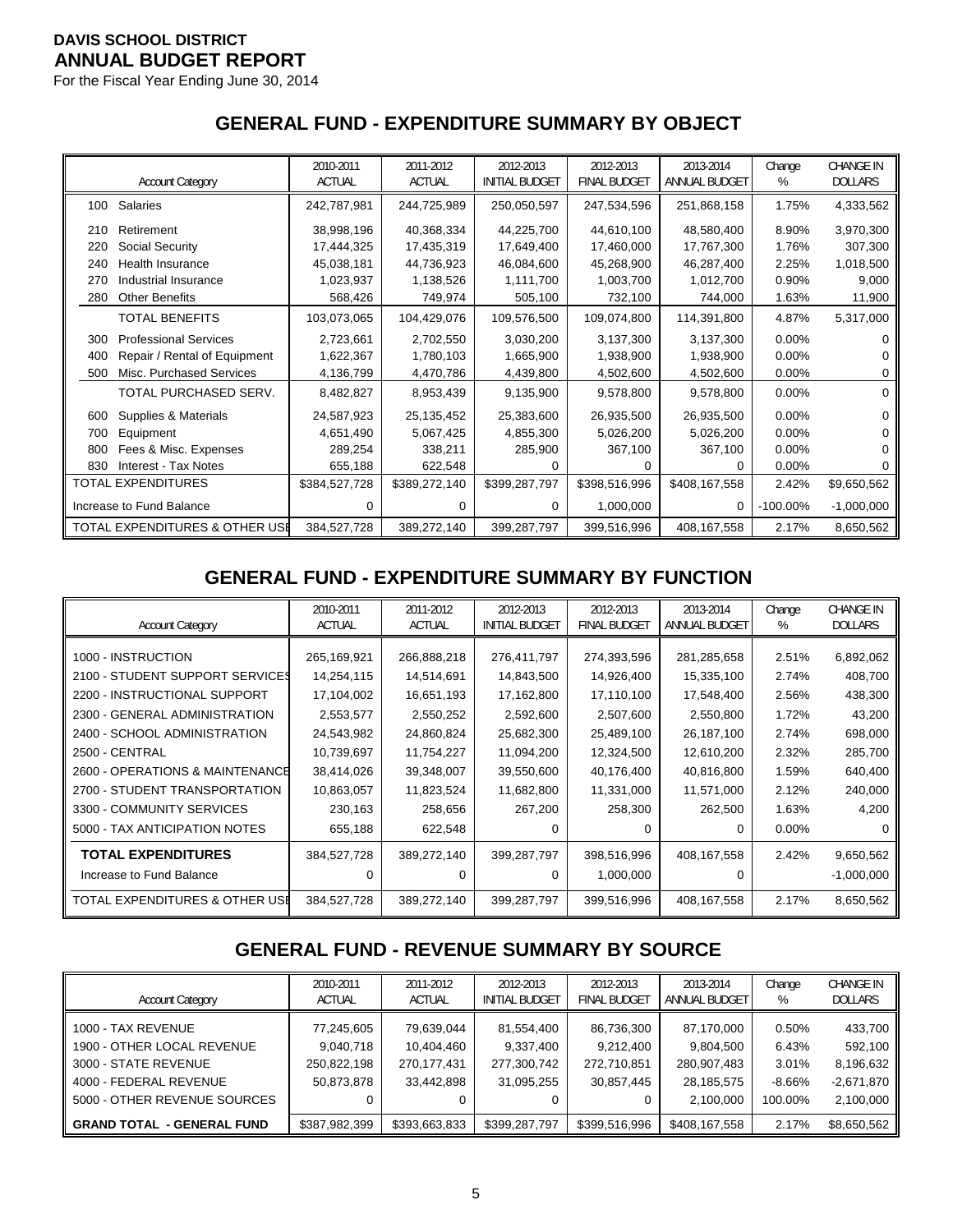For the Fiscal Year Ending June 30, 2014

# **GENERAL FUND - EXPENDITURES**

|     | <b>Account Category</b>         | 2010-2011<br><b>ACTUAL</b> | 2011-2012<br>ACTUAL | 2012-2013<br><b>INITIAL BUDGET</b> | 2012-2013<br><b>FINAL BUDGET</b> | 2013-2014<br>ANNUAL BUDGET | Change<br>% | CHANGE IN<br><b>DOLLARS</b> |
|-----|---------------------------------|----------------------------|---------------------|------------------------------------|----------------------------------|----------------------------|-------------|-----------------------------|
|     | <b>1000 -INSTRUCTION</b>        |                            |                     |                                    |                                  |                            |             |                             |
|     | 131 Sal-Teachers                | 149,352,275                | 150,717,798         | 154,760,597                        | 153,438,296                      | 156,246,858                | 1.83%       | 2,808,562                   |
|     | 132 Sal-Substitutes             | 2,317,284                  | 2,218,081           | 2,355,600                          | 2,353,000                        | 2,353,000                  | 0.00%       | $\Omega$                    |
| 160 | Sal-Teacher Assistants          | 17,213,302                 | 17,611,094          | 17,858,600                         | 16,535,700                       | 16,826,700                 | 1.76%       | 291,000                     |
| 138 | Sal-Other                       | 5,361,171                  | 5,095,574           | 5,681,700                          | 5,094,400                        | 5,094,400                  | 0.00%       | $\Omega$                    |
|     | <b>TOTAL SALARIES</b>           | 174,244,032                | 175,642,547         | 180,656,497                        | 177,421,396                      | 180,520,958                | 1.75%       | 3,099,562                   |
|     |                                 |                            |                     |                                    |                                  |                            |             |                             |
| 210 | Retirement                      | 28,054,454                 | 28,986,883          | 31,786,200                         | 32,043,900                       | 34,895,800                 | 8.90%       | 2,851,900                   |
| 220 | <b>Social Security</b>          | 12,572,608                 | 12,603,270          | 12,761,400                         | 12,603,300                       | 12,825,100                 | 1.76%       | 221,800                     |
| 240 | Insurance                       | 31,980,979                 | 31,624,472          | 32,900,500                         | 31,948,300                       | 32,667,100                 | 2.25%       | 718,800                     |
| 270 | <b>Workers Compensation</b>     | 520,720                    | 630,805             | 599,000                            | 491,000                          | 491,000                    | 0.00%       | 0                           |
| 280 | Unemployment Ins                | 60,347                     | 52,887              | 45,600                             | 53,600                           | 53,600                     | 0.00%       | 0                           |
|     | <b>TOTAL BENEFITS</b>           | 73,189,108                 | 73,898,317          | 78,092,700                         | 77,140,100                       | 80,932,600                 | 4.92%       | 3,792,500                   |
| 300 | <b>Professional Services</b>    | 2,111,435                  | 2,040,128           | 2,340,500                          | 2,440,600                        | 2,440,600                  | 0.00%       | 0                           |
| 400 | Repair/Rental of Equip          | 252,965                    | 204,036             | 231,300                            | 252,900                          | 252,900                    | 0.00%       | 0                           |
| 500 | Misc. Purchased Services        | 522,746                    | 558,715             | 590,200                            | 600,200                          | 600,200                    | 0.00%       | 0                           |
|     | TOTAL PURCHASED SERV.           | 2,887,146                  | 2,802,879           | 3,162,000                          | 3,293,700                        | 3,293,700                  | 0.00%       | $\mathbf 0$                 |
|     |                                 |                            |                     |                                    |                                  |                            |             |                             |
|     | 610 Supplies                    | 9,656,515                  | 8,014,026           | 8,319,500                          | 8,560,000                        | 8,560,000                  | 0.00%       | 0                           |
| 641 | <b>Textbooks</b>                | 1,010,082                  | 2,469,412           | 2,594,300                          | 3,300,000                        | 3,300,000                  | 0.00%       | 0                           |
| 680 | <b>Other Material</b>           | 212,559                    | 213,938             | 225,600                            | 452,600                          | 452,600                    | 0.00%       | 0                           |
|     | <b>TOTAL SUPPLIES</b>           | 10,879,156                 | 10,697,376          | 11,139,400                         | 12,312,600                       | 12,312,600                 | 0.00%       | 0                           |
| 700 | Equipment                       | 3,681,203                  | 3,482,112           | 3,065,700                          | 3,841,300                        | 3,841,300                  | 0.00%       | 0                           |
| 800 | Other                           | 289,276                    | 364,987             | 295,500                            | 384,500                          | 384,500                    | 0.00%       | 0                           |
|     | TOTAL INSTRUCTION               | 265,169,921                | 266,888,218         | 276,411,797                        | 274,393,596                      | 281,285,658                | 2.51%       | 6,892,062                   |
|     |                                 |                            |                     |                                    |                                  |                            |             |                             |
|     | 2100 - STUDENT SUPPORT SERVICES |                            |                     |                                    |                                  |                            |             |                             |
| 141 | Sal-Social Work                 | 862,089                    | 810,882             | 847,100                            | 850,200                          | 865,200                    | 1.76%       | 15,000                      |
| 142 | Sal-Guidance                    | 6,797,134                  | 6,853,634           | 6,931,600                          | 6,930,500                        | 7,052,500                  | 1.76%       | 122,000                     |
| 143 | Sal-Nurses                      | 590,039                    | 580,860             | 586,400                            | 617,300                          | 628,200                    | 1.77%       | 10,900                      |
| 144 | Sal-Psychologists               | 1,672,432                  | 1,800,981           | 1,816,900                          | 1,831,900                        | 1,864,100                  | 1.76%       | 32,200                      |
| 152 | Sal-Clerical                    | 64,854                     | 36,057              | 35,200                             | 35,400                           | 36,000                     | 1.69%       | 600                         |
|     | 138 Pay-Other                   | 3,080                      | 10,787              | 5,300                              | 11,900                           | 12,100                     | 1.68%       | 200                         |
|     | <b>TOTAL SALARIES</b>           | 9,989,628                  | 10,093,201          | 10,222,500                         | 10,277,200                       | 10,458,100                 | 1.76%       | 180,900                     |
|     | 210 Retirement                  | 1,684,965                  | 1,772,530           | 1,943,200                          | 1,944,300                        | 2,117,300                  | 8.90%       | 173,000                     |
| 220 | Social Security                 | 714,638                    | 728,016             | 739,500                            | 740,500                          | 753,500                    | 1.76%       | 13,000                      |
| 240 | Insurance                       | 1,797,455                  | 1,819,516           | 1,844,400                          | 1,845,400                        | 1,886,900                  | 2.25%       | 41,500                      |
| 290 | <b>Other Benefits</b>           | 15,273                     | 16,123              | 17,000                             | 17,000                           | 17,300                     | 1.76%       | 300                         |
|     | <b>TOTAL BENEFITS</b>           | 4,212,331                  | 4,336,185           | 4,544,100                          | 4,547,200                        | 4,775,000                  | 5.01%       | 227,800                     |
|     |                                 |                            |                     |                                    |                                  |                            |             |                             |
| 300 | <b>Professional Services</b>    | 1,679                      | 2,566               | 4,600                              | 4,600                            | 4,600                      | 0.00%       | 0                           |
| 400 | Repair/Rental of Equip          | 0                          | 0                   | 0                                  | 0                                | 0                          | 0.00%       | 0                           |
| 500 | Misc. Purchased Services        | 17,262                     | 28,544              | 20,400                             | 36,900                           | 36,900                     | 0.00%       | 0                           |
|     | TOTAL PURCHASED SERV.           | 18,941                     | 31,110              | 25,000                             | 41,500                           | 41,500                     | 0.00%       | $\mathbf 0$                 |
| 600 | Supplies                        | 30,455                     | 46,660              | 42,100                             | 46,800                           | 46,800                     | 0.00%       | 0                           |
| 700 | Equipment                       | 2,760                      | 7,535               | 9,800                              | 13,700                           | 13,700                     | 0.00%       | 0                           |
|     | 800 Other                       | 0                          | 0                   | 0                                  | 0                                | 0                          | 0.00%       | 0                           |
|     | TOTAL STUDENT SUPPORT SERVICE   | 14,254,115                 | 14,514,691          | 14,843,500                         | 14,926,400                       | 15,335,100                 | 2.74%       | 408,700                     |
|     |                                 |                            |                     |                                    |                                  |                            |             |                             |
|     |                                 |                            |                     |                                    |                                  |                            |             |                             |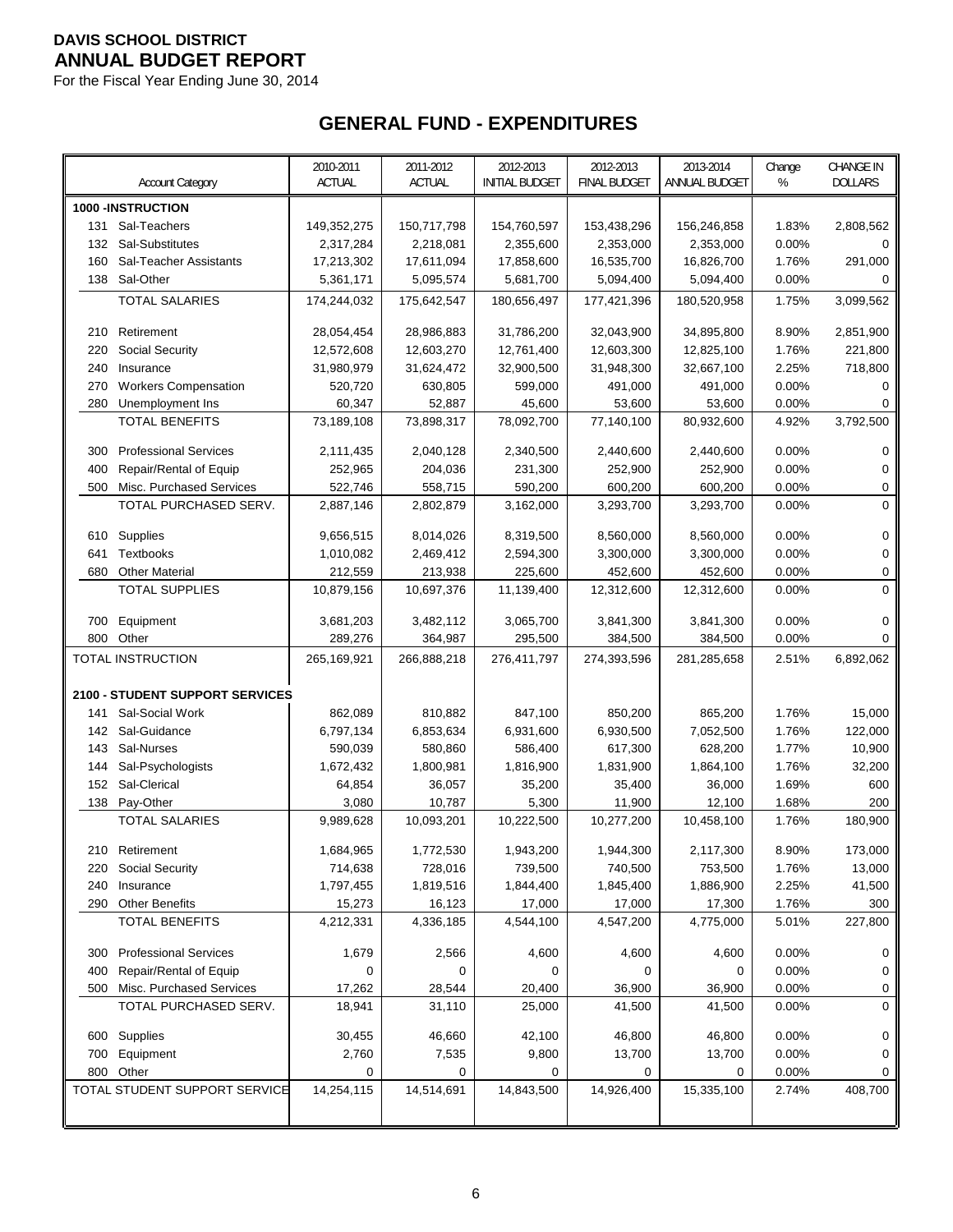For the Fiscal Year Ending June 30, 2014

|     | <b>Account Category</b>            | 2010-2011<br><b>ACTUAL</b> | 2011-2012<br><b>ACTUAL</b> | 2012-2013<br><b>INITIAL BUDGET</b> | 2012-2013<br><b>FINAL BUDGET</b> | 2013-2014<br>ANNUAL BUDGET | Change<br>% | <b>CHANGE IN</b><br><b>DOLLARS</b> |
|-----|------------------------------------|----------------------------|----------------------------|------------------------------------|----------------------------------|----------------------------|-------------|------------------------------------|
|     | 2200 - INSTRUCTIONAL STAFF SUPPORT |                            |                            |                                    |                                  |                            |             |                                    |
| 115 | Sal-Supervisors                    | 4,331,396                  | 4,038,576                  | 4,105,600                          | 4,105,600                        | 4,177,900                  | 1.76%       | 72,300                             |
| 145 | Sal-Media Certificated             | 1,306,696                  | 1,377,676                  | 1,418,400                          | 1,418,400                        | 1,443,400                  | 1.76%       | 25,000                             |
| 152 | Sal-Clerical / STS                 | 3,878,655                  | 3,832,328                  | 3,932,300                          | 3,932,300                        | 4,001,500                  | 1.76%       | 69,200                             |
| 162 | Sal-Media Noncertified             | 1,400,599                  | 1,303,295                  | 1,303,300                          | 1,328,100                        | 1,351,500                  | 1.76%       | 23,400                             |
|     | 138 Pay-Other                      | 882                        | 6,594                      | 200                                | 15,000                           | 15,300                     | 2.00%       | 300                                |
|     | <b>TOTAL SALARIES</b>              | 10,918,228                 | 10,558,469                 | 10,759,800                         | 10,799,400                       | 10.989.600                 | 1.76%       | 190,200                            |
|     |                                    |                            |                            |                                    |                                  |                            |             |                                    |
| 210 | Retirement                         | 1,829,947                  | 1,835,150                  | 2,009,900                          | 2,062,600                        | 2,246,200                  | 8.90%       | 183,600                            |
| 220 | <b>Social Security</b>             | 771,790                    | 736,664                    | 746,400                            | 746,400                          | 759,500                    | 1.76%       | 13,100                             |
| 240 | Insurance                          | 2,227,311                  | 2,158,521                  | 2,178,500                          | 2,178,500                        | 2,227,500                  | 2.25%       | 49,000                             |
| 290 | <b>Other Benefits</b>              | 142,531                    | 126,046                    | 130,200                            | 136,200                          | 138,600                    | 1.76%       | 2,400                              |
|     | <b>TOTAL BENEFITS</b>              | 4,971,579                  | 4,856,381                  | 5,065,000                          | 5,123,700                        | 5,371,800                  | 4.84%       | 248,100                            |
|     |                                    |                            |                            |                                    |                                  |                            |             |                                    |
| 300 | <b>Professional Services</b>       | 11,219                     | 70,248                     | 72,300                             | 69,400                           | 69,400                     | 0.00%       | 0                                  |
| 400 | Repair/Rental of Equipment         | 5,575                      | 9,423                      | 10,000                             | 3,700                            | 3,700                      | 0.00%       | 0                                  |
| 500 | Misc. Purchased Services           | 475,742                    | 446,848                    | 506,500                            | 274,900                          | 274,900                    | 0.00%       | 0                                  |
|     | TOTAL PURCHASED SERV.              | 492,536                    | 526,519                    | 588,800                            | 348,000                          | 348,000                    | 0.00%       | 0                                  |
|     |                                    |                            |                            |                                    |                                  |                            |             |                                    |
| 610 | Supplies                           | 266,089                    | 324,078                    | 359,500                            | 359,500                          | 359,500                    | 0.00%       | 0                                  |
| 644 | <b>Library Books</b>               | 405,638                    | 360,162                    | 339,300                            | 387,400                          | 387,400                    | 0.00%       | 0                                  |
| 650 | Periodicals                        | 11,342                     | 12,549                     | 13,200                             | 10,300                           | 10,300                     | 0.00%       | 0                                  |
| 660 | Audio / Visual Material            | 18,776                     | $-8,457$                   | 0                                  | 26,000                           | 26,000                     | 0.00%       | 0                                  |
| 700 | Equipment                          | 19,814                     | 21,492                     | 37,200                             | 55,800                           | 55,800                     | 0.00%       | 0                                  |
|     | TOTAL INSTRUCTIONAL STAFF SUPP     | 17,104,002                 | 16,651,193                 | 17,162,800                         | 17,110,100                       | 17,548,400                 | 2.56%       | 438,300                            |
|     |                                    |                            |                            |                                    |                                  |                            |             |                                    |
|     | 2300 - GENERAL ADMINISTRATION      |                            |                            |                                    |                                  |                            |             |                                    |
|     | 114 Sal-Administrators             | 940,293                    | 951,794                    | 963,200                            | 938,200                          | 954,700                    | 1.76%       | 16,500                             |
|     | 152 Sal-Clerical                   | 177,916                    | 197,406                    | 201,800                            | 201,500                          | 205,000                    | 1.74%       | 3,500                              |
|     | <b>TOTAL SALARIES</b>              | 1,118,209                  | 1,149,200                  | 1,165,000                          | 1,139,700                        | 1,159,700                  | 1.75%       | 20,000                             |
|     |                                    |                            |                            |                                    |                                  |                            |             |                                    |
| 210 | Retirement                         | 184,268                    | 201,540                    | 222,100                            | 202,700                          | 220,700                    | 8.88%       | 18,000                             |
| 220 | <b>Social Security</b>             | 68,663                     | 64,016                     | 63,400                             | 63,900                           | 65,000                     | 1.72%       | 1,100                              |
| 240 | Insurance                          | 163,751                    | 138,928                    | 139,100                            | 121,400                          | 124,100                    | 2.22%       | 2,700                              |
| 290 | <b>Other Benefits</b>              | 98,835                     | 100,245                    | 102,600                            | 81,100                           | 82,500                     | 1.73%       | 1,400                              |
|     | <b>TOTAL BENEFITS</b>              | 515,517                    | 504,729                    | 527,200                            | 469,100                          | 492,300                    | 4.95%       | 23.200                             |
|     |                                    |                            |                            |                                    |                                  |                            |             |                                    |
| 300 | <b>Professional Services</b>       | 130,413                    | 87,029                     | 110,500                            | 110,500                          | 110,500                    | 0.00%       | 0                                  |
| 400 | Repair/Rental of Equip             | 0                          | 0                          | 0                                  | 0                                | 0                          | 0.00%       | 0                                  |
| 500 | Misc Services - Insurance          | 713,740                    | 697,153                    | 657,400                            | 672,000                          | 672,000                    | 0.00%       | 0                                  |
|     | TOTAL PURCHASED SERV.              | 844,153                    | 784,182                    | 767,900                            | 782,500                          | 782,500                    | 0.00%       | 0                                  |
|     |                                    |                            |                            |                                    |                                  |                            |             |                                    |
|     | 600 Supplies                       | 43,617                     | 99,013                     | 98,300                             | 98,300                           | 98,300                     | 0.00%       | 0                                  |
|     | 700 Equipment                      | 1,147                      | 5,292                      | 3,000                              | 4,200                            | 4,200                      | 0.00%       | 0                                  |
|     | 800 Other                          | 30,934                     | 7,836                      | 31,200                             | 13,800                           | 13,800                     | 0.00%       | 0                                  |
|     | TOTAL GENERAL ADMINISTRATION       | 2,553,577                  | 2,550,252                  | 2,592,600                          | 2,507,600                        | 2,550,800                  | 1.72%       | 43,200                             |
|     |                                    |                            |                            |                                    |                                  |                            |             |                                    |
|     |                                    |                            |                            |                                    |                                  |                            |             |                                    |
|     |                                    |                            |                            |                                    |                                  |                            |             |                                    |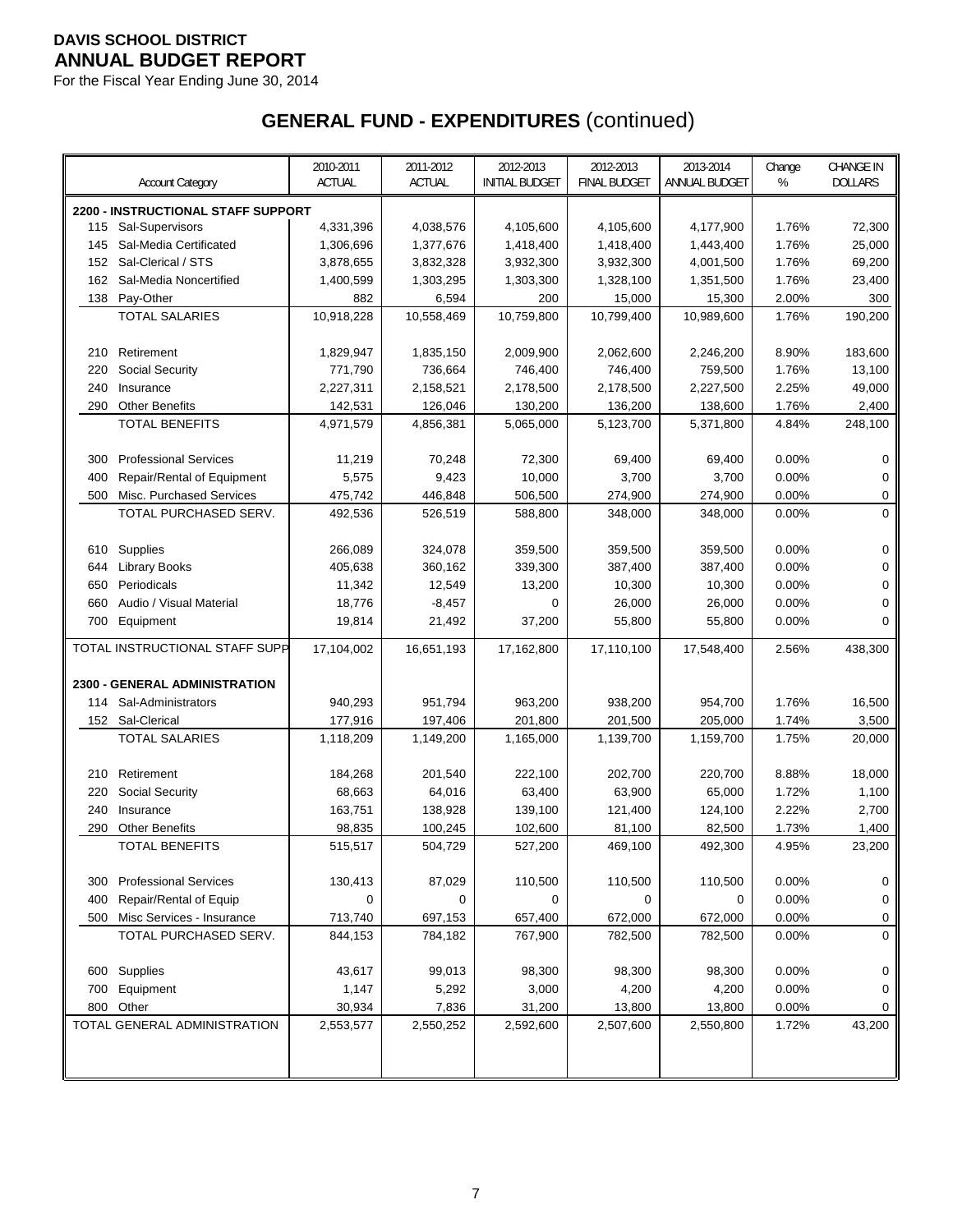For the Fiscal Year Ending June 30, 2014

|            | <b>Account Category</b>        | 2010-2011<br><b>ACTUAL</b> | 2011-2012<br><b>ACTUAL</b> | 2012-2013<br><b>INITIAL BUDGET</b> | 2012-2013<br><b>FINAL BUDGET</b> | 2013-2014<br>ANNUAL BUDGET | Change<br>% | <b>CHANGE IN</b><br><b>DOLLARS</b> |
|------------|--------------------------------|----------------------------|----------------------------|------------------------------------|----------------------------------|----------------------------|-------------|------------------------------------|
|            | 2400 - SCHOOL ADMINISTRATION   |                            |                            |                                    |                                  |                            |             |                                    |
|            | 121 Sal-Administrators         | 12,177,576                 | 12,229,014                 | 12,569,800                         | 12,367,700                       | 12,585,400                 | 1.76%       | 217,700                            |
|            | 152 Sal-Clerical               | 4,665,519                  | 4,642,790                  | 4,730,900                          | 4,710,900                        | 4,793,800                  | 1.76%       | 82,900                             |
|            | <b>TOTAL SALARIES</b>          | 16,843,095                 | 16,871,804                 | 17,300,700                         | 17,078,600                       | 17,379,200                 | 1.76%       | 300,600                            |
| 210        | Retirement                     | 2,772,700                  | 2,932,886                  | 3,235,800                          | 3,265,100                        | 3,555,700                  | 8.90%       | 290,600                            |
| 220        | <b>Social Security</b>         | 1,184,242                  | 1,193,121                  | 1,213,700                          | 1,207,700                        | 1,229,000                  | 1.76%       | 21,300                             |
| 240        | Insurance                      | 3,242,430                  | 3,347,331                  | 3,411,900                          | 3,411,900                        | 3,488,700                  | 2.25%       | 76,800                             |
| 290        | <b>Other Benefits</b>          | 487,944                    | 491,598                    | 495,700                            | 495,700                          | 504,400                    | 1.76%       | 8,700                              |
|            | <b>TOTAL BENEFITS</b>          | 7,687,316                  | 7,964,936                  | 8,357,100                          | 8,380,400                        | 8,777,800                  | 4.74%       | 397,400                            |
| 400        | Repair/Rental of Equipment     | 0                          | 0                          | 0                                  | 0                                | 0                          | 0.00%       | 0                                  |
| 500        | Misc. Purchased Services       | 11,067                     | 3,094                      | 3,500                              | 9,500                            | 9,500                      | 0.00%       | 0                                  |
|            | TOTAL PURCHASED SERV.          | 11,067                     | 3,094                      | 3,500                              | 9,500                            | 9,500                      | 0.00%       | $\Omega$                           |
|            | Supplies                       | 2,504                      | 0                          |                                    |                                  |                            | 0.00%       |                                    |
| 600<br>700 | Equipment                      | $\Omega$                   | $\Omega$                   | 0<br>$\Omega$                      | 0<br>$\Omega$                    | 0<br>0                     | 0.00%       | 0<br>$\mathbf 0$                   |
|            | 800 Other                      | 0                          | 20,990                     | 21,000                             | 20,600                           | 20,600                     | 0.00%       | 0                                  |
|            | TOTAL SCHOOL ADMINISTRATION    | 24,543,982                 | 24,860,824                 | 25,682,300                         | 25,489,100                       | 26,187,100                 | 2.74%       | 698,000                            |
|            |                                |                            |                            |                                    |                                  |                            |             |                                    |
|            | 2500 - CENTRAL                 |                            |                            |                                    |                                  |                            |             |                                    |
|            | 100 Salaries                   | 6,486,369                  | 7,256,576                  | 6,656,000                          | 7,298,300                        | 7,426,800                  | 1.76%       | 128,500                            |
| 210        | Retirement                     | 1,096,093                  | 1,189,561                  | 1,255,400                          | 1,313,100                        | 1,430,000                  | 8.90%       | 116,900                            |
| 220        | <b>Social Security</b>         | 464,998                    | 485,905                    | 472,100                            | 489,100                          | 497,700                    | 1.76%       | 8,600                              |
| 240        | Insurance                      | 1,160,500                  | 1,293,069                  | 1,186,000                          | 1,310,200                        | 1,339,700                  | 2.25%       | 29,500                             |
| 290        | <b>Other Benefits</b>          | 131,724                    | 122,312                    | 123,500                            | 123,700                          | 125,900                    | 1.78%       | 2,200                              |
|            | <b>TOTAL BENEFITS</b>          | 2,853,315                  | 3,090,847                  | 3,037,000                          | 3,236,100                        | 3,393,300                  | 4.86%       | 157,200                            |
| 300        | <b>Professional Services</b>   | 461,875                    | 500,993                    | 498,100                            | 511,500                          | 511,500                    | 0.00%       | 0                                  |
| 400        | Repair / Rental of Equipment   | 2,365                      | 62,949                     | 60,900                             | 82,700                           | 82,700                     | 0.00%       | 0                                  |
| 500        | Misc. Purchased Services       | 106,836                    | 109,786                    | 111,700                            | 111,700                          | 111,700                    | 0.00%       | 0                                  |
|            | TOTAL PURCHASED SERV.          | 571,076                    | 673,728                    | 670,700                            | 705,900                          | 705,900                    | 0.00%       | $\mathbf 0$                        |
|            |                                |                            |                            |                                    |                                  |                            |             |                                    |
| 600        | Supplies                       | 264,911                    | 340,825                    | 326,600                            | 360,000                          | 360,000                    | 0.00%       | 0                                  |
|            | 700 Equipment                  | 631,222                    | 481,258                    | 494,400                            | 810,700                          | 810,700                    | 0.00%       | 0                                  |
|            | 800 Other                      | $-67,196$                  | $-89,007$                  | $-90,500$                          | $-86,500$                        | $-86,500$                  | 0.00%       | $\mathbf 0$                        |
|            | TOTAL BUSINESS SUPPORT SERVICE | 10,739,697                 | 11,754,227                 | 11,094,200                         | 12,324,500                       | 12,610,200                 | 2.32%       | 285,700                            |
|            |                                |                            |                            |                                    |                                  |                            |             |                                    |
|            |                                |                            |                            |                                    |                                  |                            |             |                                    |
|            |                                |                            |                            |                                    |                                  |                            |             |                                    |
|            |                                |                            |                            |                                    |                                  |                            |             |                                    |
|            |                                |                            |                            |                                    |                                  |                            |             |                                    |
|            |                                |                            |                            |                                    |                                  |                            |             |                                    |
|            |                                |                            |                            |                                    |                                  |                            |             |                                    |
|            |                                |                            |                            |                                    |                                  |                            |             |                                    |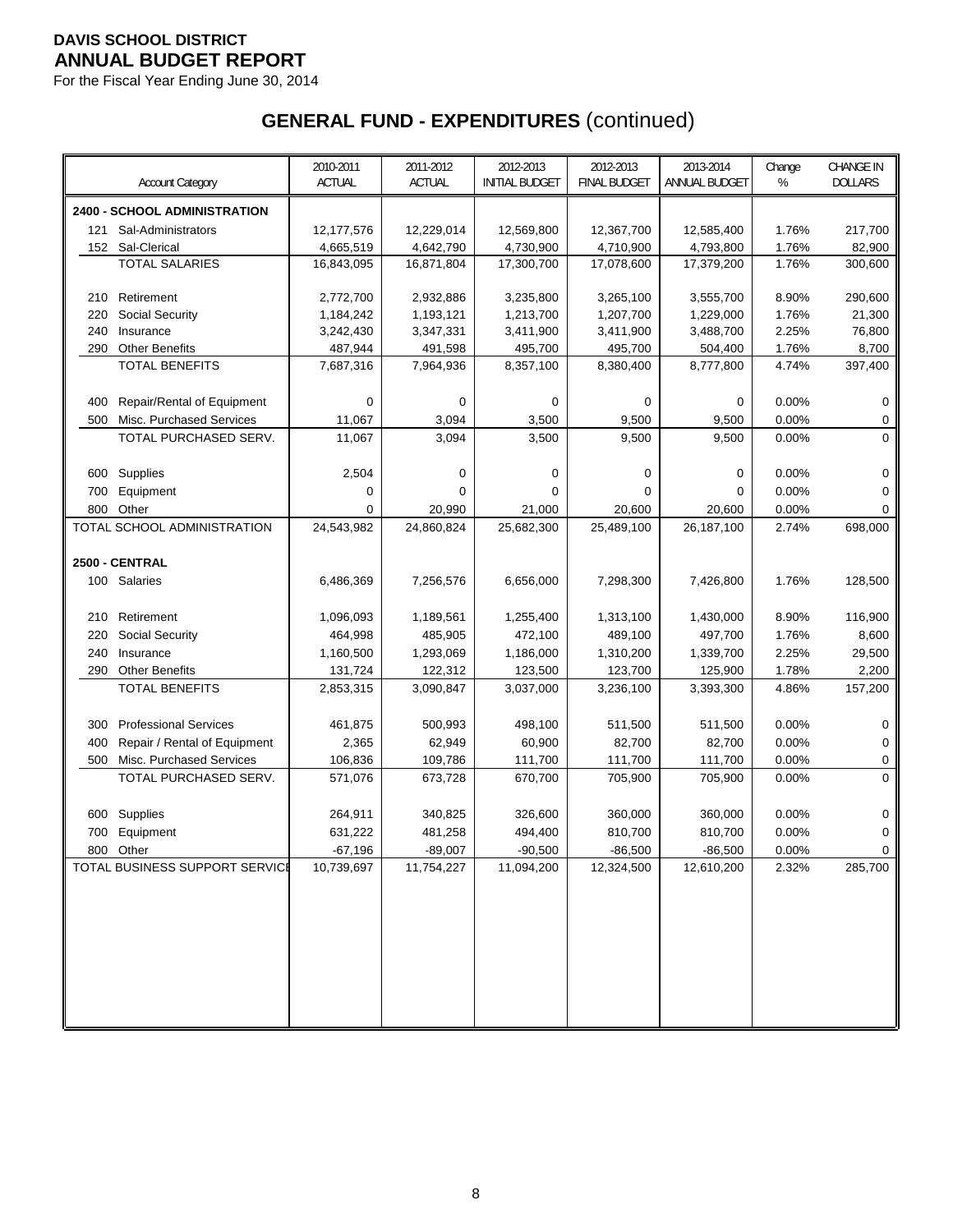For the Fiscal Year Ending June 30, 2014

|     |                                            | 2010-2011     | 2011-2012  | 2012-2013             | 2012-2013           | 2013-2014     | Change | <b>CHANGE IN</b> |
|-----|--------------------------------------------|---------------|------------|-----------------------|---------------------|---------------|--------|------------------|
|     | <b>Account Category</b>                    | <b>ACTUAL</b> | ACTUAL     | <b>INITIAL BUDGET</b> | <b>FINAL BUDGET</b> | ANNUAL BUDGET | %      | <b>DOLLARS</b>   |
|     |                                            |               |            |                       |                     |               |        |                  |
|     | <b>2600 - OPERATIONS &amp; MAINTENANCE</b> |               |            |                       |                     |               |        |                  |
|     | 152 Sal - Sec & Clerical                   | 312,122       | 304,166    | 314,700               | 301,700             | 307,000       | 1.76%  | 5,300            |
| 181 | Sal - Supervisors                          | 586,817       | 543,364    | 553,800               | 550,100             | 559,800       | 1.76%  | 9,700            |
|     | 182 Sal - Cust/ Maint Pers                 | 16,142,357    | 16,225,467 | 16,412,200            | 16,341,000          | 16,628,600    | 1.76%  | 287,600          |
|     | <b>TOTAL SALARIES</b>                      | 17,041,296    | 17,072,997 | 17,280,700            | 17,192,800          | 17,495,400    | 1.76%  | 302,600          |
| 210 | Retirement                                 | 2,377,469     | 2,448,219  | 2,703,700             | 2,657,700           | 2,894,200     | 8.90%  | 236,500          |
| 220 | <b>Social Security</b>                     | 1,227,036     | 1,189,232  | 1,218,500             | 1,156,700           | 1,177,100     | 1.76%  | 20,400           |
| 240 | Insurance                                  | 3,471,504     | 3,427,871  | 3,485,900             | 3,518,300           | 3,597,500     | 2.25%  | 79,200           |
| 280 | Unemployment Insurance                     | 29,155        | 98,210     | 49,100                | 80,600              | 82,000        | 1.74%  | 1,400            |
| 290 | <b>Other Benefits</b>                      | 26,263        | 24,946     | 17,100                | 17,100              | 17,400        | 1.75%  | 300              |
|     | <b>TOTAL BENEFITS</b>                      | 7,131,427     | 7,188,478  | 7,474,300             | 7,430,400           | 7,768,200     | 4.55%  | 337,800          |
|     |                                            |               |            |                       |                     |               |        |                  |
| 300 | <b>Professional Services</b>               | 7,040         | 1,586      | 4,200                 | 700                 | 700           | 0.00%  | 0                |
| 400 | Repair / Rental of Equipment               | 1,321,751     | 1,458,367  | 1,316,000             | 1,575,100           | 1,575,100     | 0.00%  | 0                |
| 500 | Misc. Purchased Services                   | 2,058,065     | 2,347,919  | 2,258,900             | 2,527,100           | 2,527,100     | 0.00%  | 0<br>$\mathbf 0$ |
|     | TOTAL PURCHASED SERV.                      | 3,386,856     | 3,807,872  | 3,579,100             | 4,102,900           | 4,102,900     | 0.00%  |                  |
| 600 | Supplies / Utilities                       | 10,802,554    | 11,139,692 | 10,830,700            | 11,244,900          | 11,244,900    | 0.00%  | 0                |
| 700 | Equipment                                  | 51,478        | 138,734    | 385,500               | 205,100             | 205,100       | 0.00%  | $\mathbf 0$      |
| 800 | Other                                      | 415           | 234        | 300                   | 300                 | 300           | 0.00%  | 0                |
|     | <b>TOTAL OPERATIONS &amp; MAINTENANC</b>   | 38,414,026    | 39,348,007 | 39,550,600            | 40,176,400          | 40,816,800    | 1.59%  | 640,400          |
|     |                                            |               |            |                       |                     |               |        |                  |
|     | 2700 - STUDENT TRANSPORTATION              |               |            |                       |                     |               |        |                  |
|     | 152 Sal - Clerical                         | 325,773       | 340,077    | 348,800               | 400,100             | 407,100       | 1.75%  | 7,000            |
| 172 | Sal - Bus Drivers                          | 4,988,211     | 4,848,159  | 4,838,200             | 5,122,000           | 5,212,100     | 1.76%  | 90,100           |
| 173 | Sal - Mechanics                            | 509,408       | 535,310    | 533,600               | 539,100             | 548,600       | 1.76%  | 9,500            |
| 199 | Sal - Other                                | 175,377       | 197,767    | 123,300               | 109,800             | 111,700       | 1.73%  | 1,900            |
|     | <b>TOTAL SALARIES</b>                      | 5,998,769     | 5,921,313  | 5,843,900             | 6,171,000           | 6,279,500     | 1.76%  | 108,500          |
|     |                                            |               |            |                       |                     |               |        |                  |
| 210 | Retirement                                 | 989,301       | 991,517    | 1,057,800             | 1,106,300           | 1,204,800     | 8.90%  | 98,500           |
| 220 | <b>Social Security</b>                     | 429,000       | 423,139    | 422,000               | 440,900             | 448,700       | 1.77%  | 7,800            |
| 240 | Insurance                                  | 994,251       | 927,215    | 938,300               | 934,900             | 955,900       | 2.25%  | 21,000           |
| 280 | <b>Other Benefits</b>                      | 79,571        | 225,328    | 37,000                | 239,800             | 244,000       | 1.75%  | 4,200            |
|     | <b>TOTAL BENEFITS</b>                      | 2,492,123     | 2,567,199  | 2,455,100             | 2,721,900           | 2,853,400     | 4.83%  | 131,500          |
|     |                                            |               |            |                       |                     |               |        |                  |
|     | 400 Repair / Rental of Equipment           | 39,711        | 45,328     | 47,700                | 24,500              | 24,500        | 0.00%  | 0                |
|     | 500 Misc. Purchased Services               | 205,552       | 244,695    | 257,900               | 249,000             | 249,000       | 0.00%  | 0                |
|     | TOTAL PURCHASED SERV.                      | 245,263       | 290,023    | 305,600               | 273,500             | 273,500       | 0.00%  | 0                |
|     |                                            |               |            |                       |                     |               |        |                  |
|     | 600 Supplies                               | 1,852,785     | 2,109,719  | 2,219,600             | 2,065,200           | 2,065,200     | 0.00%  | 0                |
|     | 700 Equipment                              | 238,292       | 902,099    | 830,200               | 65,000              | 65,000        | 0.00%  | 0                |
|     | 800 Other                                  | 35,825        | 33,171     | 28,400                | 34,400              | 34,400        | 0.00%  | 0                |
|     | TOTAL STUDENT TRANSPORTATION               | 10,863,057    | 11,823,524 | 11,682,800            | 11,331,000          | 11,571,000    | 2.12%  | 240,000          |
|     |                                            |               |            |                       |                     |               |        |                  |
|     |                                            |               |            |                       |                     |               |        |                  |
|     |                                            |               |            |                       |                     |               |        |                  |
|     |                                            |               |            |                       |                     |               |        |                  |
|     |                                            |               |            |                       |                     |               |        |                  |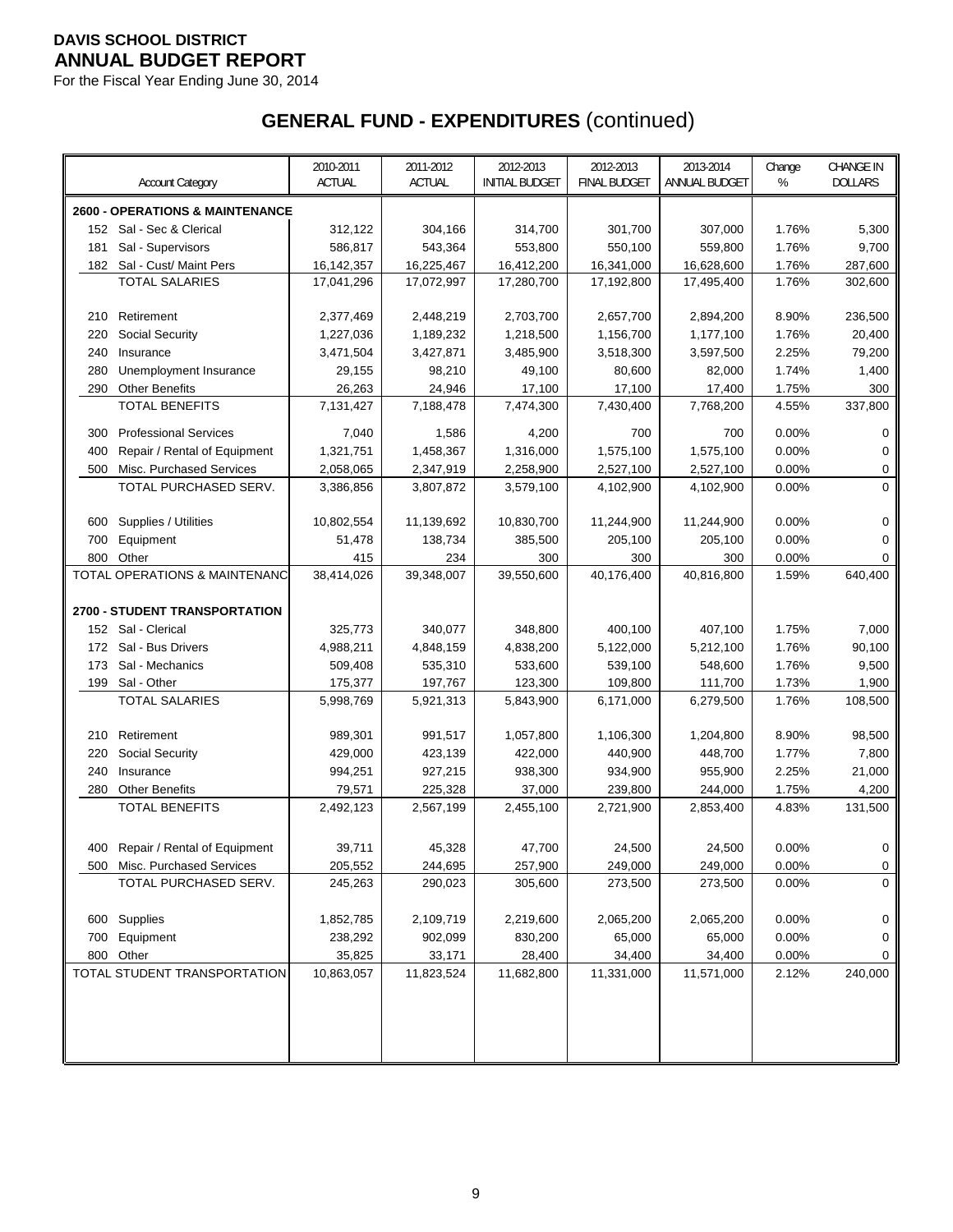For the Fiscal Year Ending June 30, 2014

| <b>Account Category</b>                               | 2010-2011<br><b>ACTUAL</b> | 2011-2012<br><b>ACTUAL</b> | 2012-2013<br><b>INITIAL BUDGET</b> | 2012-2013<br><b>FINAL BUDGET</b> | 2013-2014<br>ANNUAL BUDGET | Change<br>% | <b>CHANGE IN</b><br><b>DOLLARS</b> |
|-------------------------------------------------------|----------------------------|----------------------------|------------------------------------|----------------------------------|----------------------------|-------------|------------------------------------|
| <b>3300 - COMMUNITY SERVICE ACTIVITY</b>              |                            |                            |                                    |                                  |                            |             |                                    |
| Salaries<br>100                                       | 148,355                    | 159,882                    | 165,500                            | 156,200                          | 158,900                    | 1.73%       | 2,700                              |
| Retirement<br>210                                     | 8,999                      | 10,048                     | 11,600                             | 14,400                           | 15,700                     | 9.03%       | 1,300                              |
| Social Security<br>220                                | 11,350                     | 11,956                     | 12,400                             | 11,500                           | 11,700                     | 1.74%       | 200                                |
| <b>TOTAL BENEFITS</b>                                 | 20,349                     | 22,004                     | 24,000                             | 25,900                           | 27,400                     | 5.79%       | 1,500                              |
| Misc. Purchased Services<br>500                       | 25,789                     | 34,032                     | 33,300                             | 21,300                           | 21,300                     | 0.00%       | 0                                  |
| TOTAL PURCHASED SERV.                                 | 25,789                     | 34,032                     | 33,300                             | 21,300                           | 21,300                     | 0.00%       | $\Omega$                           |
| Supplies<br>600                                       | 10,096                     | 13,835                     | 14,900                             | 24,500                           | 24,500                     | 0.00%       | $\Omega$                           |
| 800<br><b>Other Expenses</b>                          | 25,574                     | 28,903                     | 29,500                             | 30,400                           | 30,400                     | 0.00%       | 0                                  |
| <b>TOTAL COMMUNITY SERVICES</b>                       | 230,163                    | 258,656                    | 267,200                            | 258,300                          | 262,500                    | 1.63%       | 4,200                              |
| <b>5000 - TAX ANTICIPATION NOTES</b>                  |                            |                            |                                    |                                  |                            |             |                                    |
| 800<br>Interest and Misc Expense                      | 655,188                    | 622,548                    | 0                                  | 0                                | 0                          | 0.00%       | 0                                  |
| <b>TOTAL EXPENSE-GENERAL FUND</b>                     | 384,527,728                | 389,272,140                | 399,287,797                        | 398,516,996                      | 408,167,558                | 2.42%       | 9,650,562                          |
| Increase/(decrease) in Total Fund Bala                | $\Omega$                   | $\Omega$                   | $\Omega$                           | 1,000,000                        | $\Omega$                   | $-100.00\%$ | $-1,000,000$                       |
| <b>TOTAL EXPENDITURES &amp; OTHER USE</b>             | 384,527,728                | 389,272,140                | 399,287,797                        | 399,516,996                      | 408,167,558                | 2.17%       | 8,650,562                          |
| TOTAL REVENUE AND OTHER SOURC                         | 387,982,399                | 393,663,833                | 399,287,797                        | 399,516,996                      | 408,167,558                | 2.17%       | 8,650,562                          |
| EXCESS (DEFICIT) REVENUE OVER<br>(UNDER) EXPENDITURES | 3,454,671                  | 4,391,693                  | $\mathbf 0$                        | 0                                | 0                          |             | $\Omega$                           |
| FUND BALANCES, BEGINNING                              | 14,489,094                 | 17,943,765                 | 22,335,458                         | 22,335,458                       | 23,335,458                 |             | 1,000,000                          |
| <b>Budgeted Changes in Fund Balance</b>               | $\Omega$                   | 0                          | 0                                  | 1,000,000                        | $-2,100,000$               |             | $-3,100,000$                       |
| FUND BALANCES, ENDING                                 | \$17,943,765               | \$22,335,458               | \$22,335,458                       | \$23,335,458                     | \$21,235,458               |             | $-$2,100,000$                      |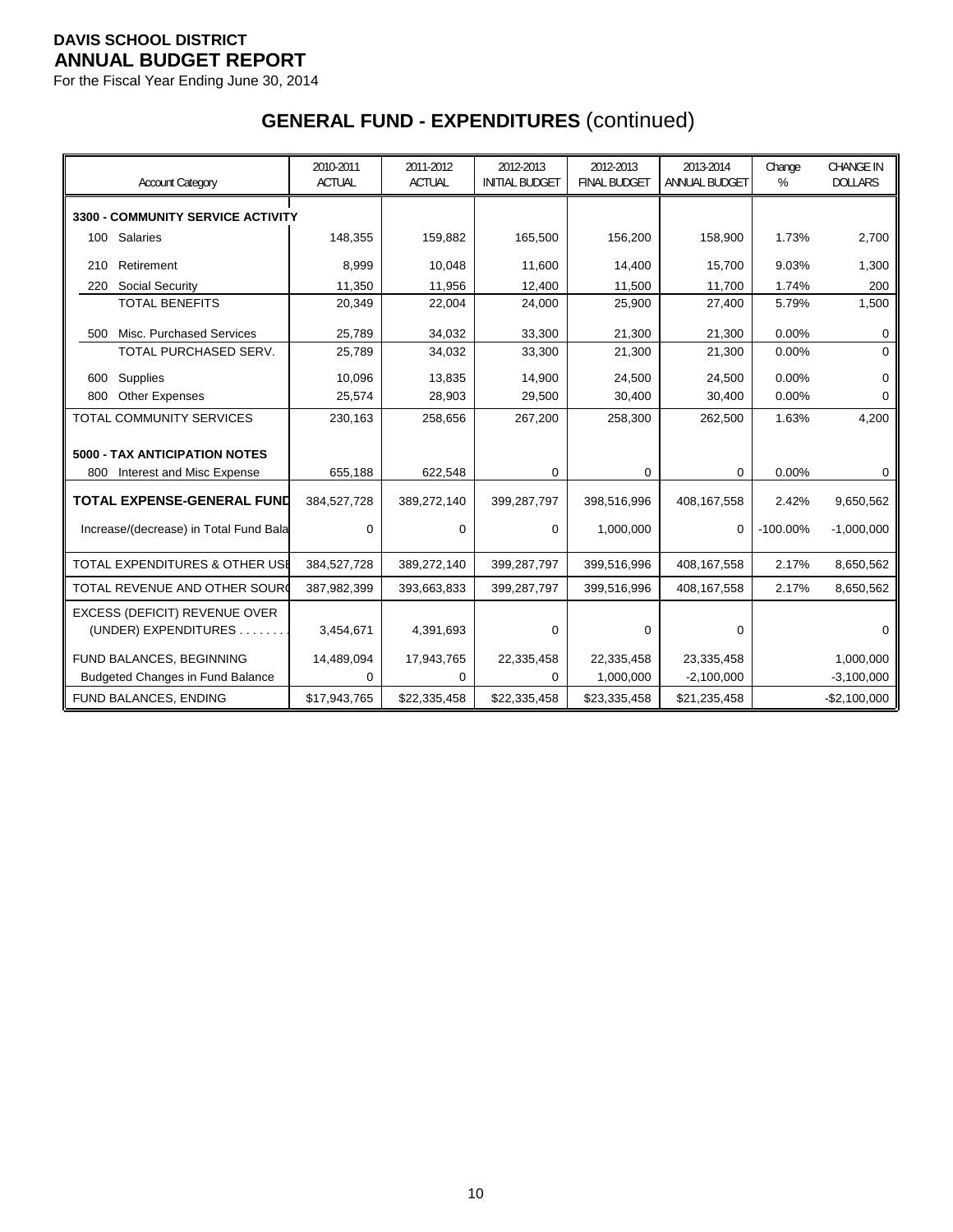For the Fiscal Year Ending June 30, 2014

# **STUDENT ACTIVITIES FUND - REVENUE**

| <b>Account Category</b>      | 2010-2011     | 2011-2012     | 2013-2014             | 2012-2013           | 2013-2014     | Change | <b>CHANGE IN</b> |
|------------------------------|---------------|---------------|-----------------------|---------------------|---------------|--------|------------------|
|                              | <b>ACTUAL</b> | <b>ACTUAL</b> | <b>INITIAL BUDGET</b> | <b>FINAL BUDGET</b> | ANNUAL BUDGET | %      | <b>DOLLARS</b>   |
| 1510 Interest on Investments | 105,137       | 138.979       | 106.300               | 150.900             | 152.400       | 0.99%  | 1,500            |
| 1700 School Fees             | 10,594,501    | 11,324,756    | 11,438,400            | 11,990,500          | 12,110,400    | 1.00%  | 119,900          |
| 1900 Other Local Revenue     | 2,338,977     | 2,535,887     | 2,582,100             | 2,782,100           | 2,809,900     | 1.00%  | 27,800           |
| <b>TOTAL REVENUE</b>         | \$13,038,615  | \$13,999,622  | \$14,126,800          | \$14,923,500        | \$15,072,700  | 1.00%  | \$149,200        |

#### **STUDENT ACTIVITIES FUND - EXPENDITURES**

| <b>Account Category</b>                         | 2010-2011<br><b>ACTUAL</b> | 2011-2012<br><b>ACTUAL</b> | 2013-2014<br><b>INITIAL BUDGET</b> | 2012-2013<br><b>FINAL BUDGET</b> | 2013-2014<br><b>ANNUAL BUDGET</b> | Change<br>%    | <b>CHANGE IN</b><br><b>DOLLARS</b> |
|-------------------------------------------------|----------------------------|----------------------------|------------------------------------|----------------------------------|-----------------------------------|----------------|------------------------------------|
| 100 Salaries                                    | 809,687                    | 987,077                    | 1,010,700                          | 1,040,200                        | 1,050,600                         | 1.00%          | 10,400                             |
| Retirement<br>210                               | 71,134                     | 102,345                    | 103,700                            | 110,100                          | 111,200                           | 1.00%          | 1,100                              |
| Social Security<br>220                          | 57,930                     | 63,496                     | 63,200                             | 67,100                           | 67,800                            | 1.04%          | 700                                |
| 240<br>Insurance                                | 2,781                      | $-193$                     | 10,100                             | 10,100                           | 10,200                            | 0.99%          | 100                                |
| <b>TOTAL BENEFITS</b>                           | 131,845                    | 165,648                    | 177,000                            | 187,300                          | 189,200                           | 1.01%          | 1,900                              |
| <b>Professional Services</b><br>300             | 692,698                    | 625,301                    | 757,500                            | 1,068,600                        | 1,079,300                         | 1.00%          | 10,700                             |
| Misc. Purchased Services<br>500                 | 292,704                    | 279,894                    | 308,700                            | 504,800                          | 509,900                           | 1.01%          | 5,100                              |
| TOTAL PURCHASED SERV.                           | 985,402                    | 905,195                    | 1,066,200                          | 1,573,400                        | 1,589,200                         | 1.00%          | 15,800                             |
| Supplies<br>600<br>Furniture & Equipment<br>700 | 10,265,728<br>202,785      | 11,103,626<br>153,323      | 11,667,100<br>205,800              | 11,888,900<br>233,700            | 12,007,700<br>236,000             | 1.00%<br>0.98% | 118,800<br>2,300                   |
| <b>TOTAL EXPENDITURES</b>                       | 12,395,447                 | 13,314,869                 | 14,126,800                         | 14,923,500                       | 15,072,700                        | 1.00%          | 149,200                            |
| TOTAL REVENUE AND OTHER SOURC                   | 13,038,615                 | 13,999,622                 | 14,126,800                         | 14,923,500                       | 15,072,700                        | 1.00%          | 149,200                            |
| EXCESS (DEFICIT) REVENUE OVER                   |                            |                            |                                    |                                  |                                   |                |                                    |
| (UNDER) EXPENDITURES                            | 643,168                    | 684,753                    | $\Omega$                           | $\mathbf 0$                      | 0                                 |                | $\Omega$                           |
| FUND BALANCE, BEGINNING                         | 8,301,003                  | 8,944,171                  | 9,628,924                          | 9,628,924                        | 9,628,924                         |                | 0                                  |
| <b>Budgeted Changes in Fund Balance</b>         | 0                          | 0                          | 0                                  | 0                                | $\Omega$                          |                |                                    |
| FUND BALANCE, ENDING                            | \$8,944,171                | \$9,628,924                | \$9,628,924                        | \$9,628,924                      | \$9,628,924                       |                | \$0                                |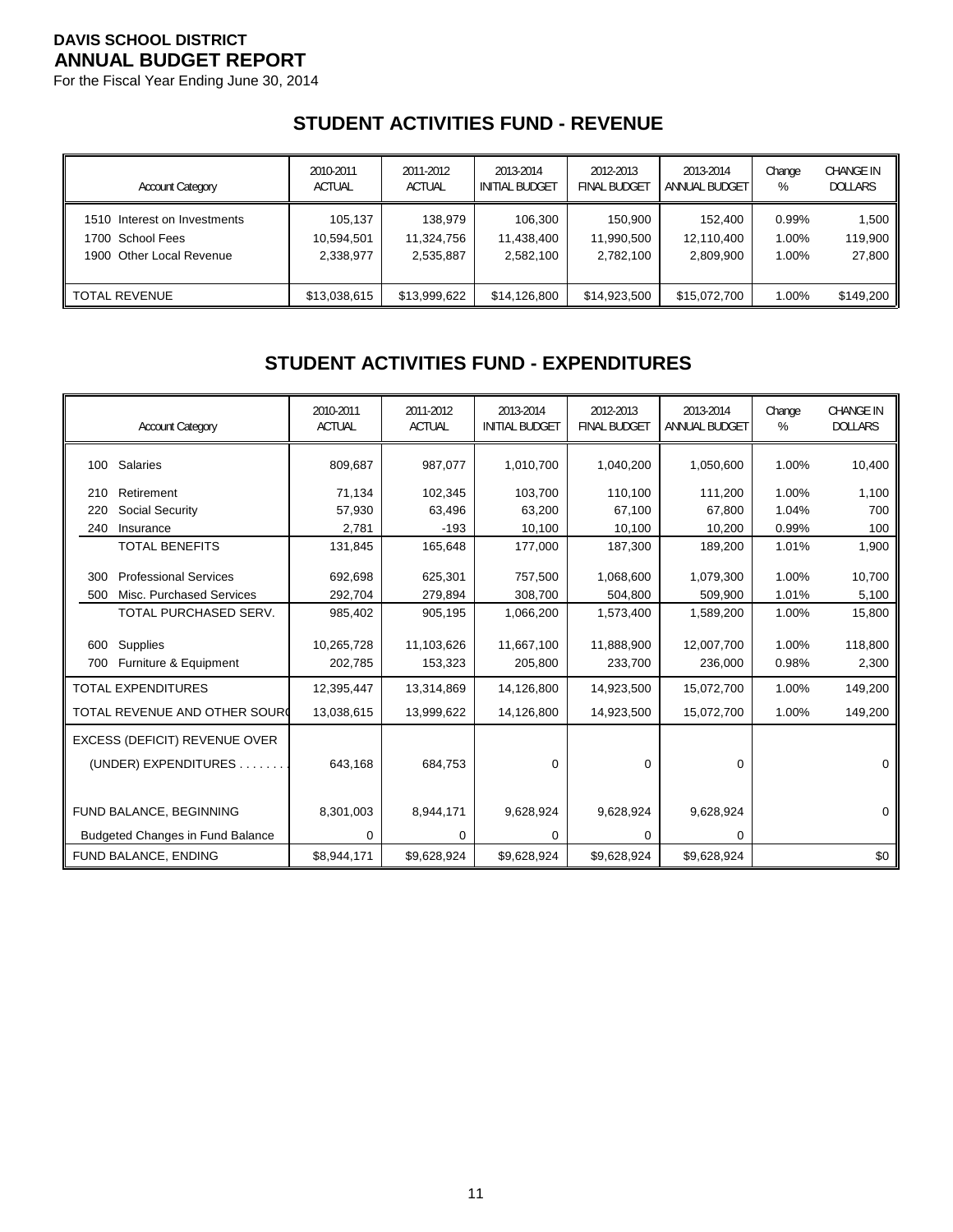For the Fiscal Year Ending June 30, 2014

# **CAPITAL OUTLAY FUND - REVENUE**

| <b>Account Category</b>            | 2010-2011<br><b>ACTUAL</b> | 2011-2012<br><b>ACTUAL</b> | 2013-2014<br><b>INITIAL BUDGET</b> | 2012-2013<br><b>FINAL BUDGET</b> | 2013-2014<br>ANNUAL BUDGET | Change<br>% | <b>CHANGE IN</b><br><b>DOLLARS</b> |
|------------------------------------|----------------------------|----------------------------|------------------------------------|----------------------------------|----------------------------|-------------|------------------------------------|
| 1000 - REVENUE LOCAL SOURCES:      |                            |                            |                                    |                                  |                            |             |                                    |
| 1120 Cap Outlay/Debt Serv Levy     | 9,889,496                  | 9,770,892                  | 16,470,200                         | 17,177,600                       | 17,263,500                 | 0.50%       | 85,900                             |
| 1121 10% Basic Program Levy        | 2,891,646                  | 9,870,702                  |                                    | 0                                | 0                          | 0.00%       |                                    |
| Earnings on Investments<br>1500    | 353,130                    | 344,354                    | 300,000                            | 300.000                          | 300,000                    | 0.00%       |                                    |
| <b>Other Local Revenue</b><br>1900 | 256,553                    | 177,546                    | 165,000                            | 658,500                          | 165,000                    | $-74.94%$   | $-493,500$                         |
| TOTAL REVENUE LOCAL SOURCES        | 13,390,825                 | 20,163,494                 | 16,935,200                         | 18,136,100                       | 17,728,500                 | $-2.25%$    | $-407,600$                         |
|                                    |                            |                            |                                    |                                  |                            |             |                                    |
| 3000 - REVENUE STATE SOURCES       |                            |                            |                                    |                                  |                            |             |                                    |
| 3900 Other State Sources           | $\Omega$                   | $\Omega$                   | 0                                  | $\Omega$                         | 0                          | 0.00%       | 0                                  |
| 3650 Capital Outlay Equalization   | 237,525                    | 140,571                    | 259,925                            | 259,925                          | 559,784                    | 115.36%     | 299,859                            |
| 3650 Charter School - Local Repl   | $-723,902$                 | $-836,892$                 | $-920,000$                         | $-1,075,404$                     | $-1,275,404$               | 18.60%      | $-200,000$                         |
| <b>TOTAL REVENUE STATE SOURCES</b> | $-486,377$                 | $-696,321$                 | $-660,075$                         | $-815,479$                       | $-715,620$                 | $-12.25%$   | 99,859                             |
|                                    |                            |                            |                                    |                                  |                            |             |                                    |
| TOTAL REVENUE CAPITAL OUTLAY       | 12,904,448                 | 19,467,173                 | 16,275,125                         | 17,320,621                       | 17,012,880                 | $-1.78%$    | $-307,741$                         |
| 5000 - OTHER FINANCING SOURCES:    |                            |                            |                                    |                                  |                            |             |                                    |
| 5100 Sale of Bonds                 | 45,000,000                 | 35,000,000                 | 20,000,000                         | 20,000,000                       | 20,000,000                 | 0.00%       |                                    |
| 5300 Sale of Fixed Assets          | 0                          | 0                          | 250,000                            | 0                                | 250,000                    | 100.00%     | 250,000                            |
| 5500 Bond Premium                  | 569,687                    | 2,543,576                  | 0                                  | 512,567                          | 0                          | $-100.00\%$ | $-512,567$                         |
| 5800 Decrease to Fund Balance      | 0                          | 0                          | $\Omega$                           | 30,000,000                       | 0                          | $-100.00\%$ | $-30,000,000$                      |
|                                    |                            |                            |                                    |                                  |                            |             |                                    |
| TOTAL OTHER FINANCING SOURCES      | 45,569,687                 | 37,543,576                 | 20,250,000                         | 50,512,567                       | 20,250,000                 | $-59.91%$   | $-30,262,567$                      |
| TOTAL REVENUE & OTHER FINANCIN     | \$58,474,135               | \$57,010,749               | \$36,525,125                       | \$67,833,188                     | \$37,262,880               |             | -45.07% -\$30,570,308              |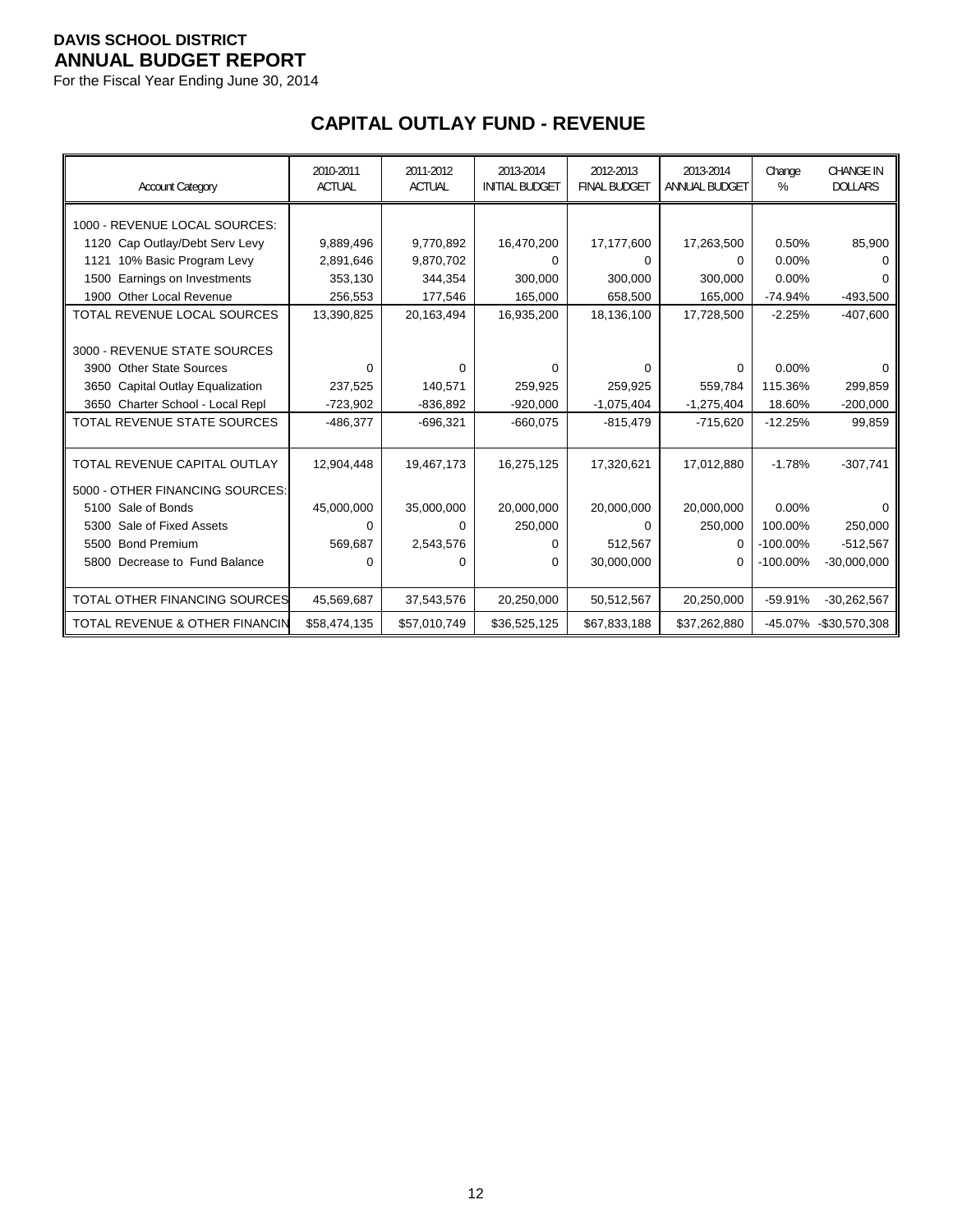For the Fiscal Year Ending June 30, 2014

# **CAPITAL OUTLAY FUND - EXPENDITURES**

|     | <b>Account Category</b>                 | 2010-2011<br><b>ACTUAL</b> | 2011-2012<br><b>ACTUAL</b> | 2013-2014<br><b>INITIAL BUDGET</b> | 2012-2013<br><b>FINAL BUDGET</b> | 2013-2014<br>ANNUAL BUDGET | Change<br>% | <b>CHANGE IN</b><br><b>DOLLARS</b> |
|-----|-----------------------------------------|----------------------------|----------------------------|------------------------------------|----------------------------------|----------------------------|-------------|------------------------------------|
|     | 4000 - FACILITY ACQUISITION:            |                            |                            |                                    |                                  |                            |             |                                    |
|     | 100 Salaries                            | 758,520                    | 777,586                    | 789,600                            | 753,100                          | 766,400                    | 1.77%       | 13,300                             |
| 210 | Retirement                              | 129,561                    | 142,060                    | 156,800                            | 150,000                          | 163,400                    | 8.93%       | 13,400                             |
| 220 | <b>Social Security</b>                  | 53,799                     | 54,967                     | 55,800                             | 54,500                           | 55,500                     | 1.83%       | 1,000                              |
| 240 | Health Insurance                        | 133,283                    | 140,863                    | 144,900                            | 124,400                          | 127,200                    | 2.25%       | 2,800                              |
| 290 | <b>Other Benefits</b>                   | 22,772                     | 22,940                     | 23,000                             | 23,200                           | 23,200                     | 0.00%       | $\Omega$                           |
|     | <b>TOTAL BENEFITS</b>                   | 339,415                    | 360,830                    | 380,500                            | 352,100                          | 369,300                    | 4.88%       | 17,200                             |
|     |                                         |                            |                            |                                    |                                  |                            |             |                                    |
| 300 | <b>Professional Services</b>            | 3,402,428                  | 2,160,028                  | 2,100,000                          | 2,183,000                        | 2,100,000                  | $-3.80%$    | $-83,000$                          |
| 400 | <b>Contractor Services</b>              | 42,502,814                 | 42,079,940                 | 13,435,338                         | 43,928,279                       | 17,731,860                 | -59.63%     | $-26, 196, 419$                    |
| 500 | Misc. Purchased Services                | 21,802                     | 23,763                     | 28,900                             | 31,700                           | 31,700                     | 0.00%       | 0                                  |
|     | TOTAL PURCHASED SERV.                   | 45,927,044                 | 44,263,731                 | 15,564,238                         | 46,142,979                       | 19,863,560                 | -56.95%     | $-26,279,419$                      |
|     |                                         |                            |                            |                                    |                                  |                            |             |                                    |
| 600 | Supplies & Materials                    | 4,754,304                  | 4,644,804                  | 2,500,000                          | 4,998,700                        | 2,500,000                  | -49.99%     | $-2,498,700$                       |
| 710 | Land & Improvements                     | 3,053,784                  | 1,237,594                  | 2,000,000                          | 2,000,000                        | 2,000,000                  | 0.00%       | $\Omega$                           |
| 732 | Vehicles                                | $\mathbf 0$                | 190,744                    | 400,000                            | 2,048,500                        | 2,000,000                  | $-2.37%$    | $-48,500$                          |
| 733 | Furniture & Fixtures                    | 1,001,150                  | 1,206,738                  | 1,000,000                          | 1,362,000                        | 1,000,000                  | $-26.58%$   | $-362,000$                         |
| 749 | Other Equipment                         | 4,742,492                  | 5,349,807                  | 5,000,000                          | 4,679,000                        | 5,000,000                  | 6.86%       | 321,000                            |
| 750 | <b>Materials &amp; Books</b>            | 323,132                    | 839,727                    | 1,000,000                          | 325,000                          | 1,000,000                  | 207.69%     | 675,000                            |
|     | TOTAL LAND & EQUIPMENT                  | 9,120,558                  | 8,824,610                  | 9,400,000                          | 10,414,500                       | 11,000,000                 | 5.62%       | 585,500                            |
| 800 | <b>Other Expenses</b>                   | 253,468                    | 221,980                    | 200,000                            | 247,200                          | 200,000                    | $-19.09%$   | $-47,200$                          |
| 840 | Debt Service - Principal                | 0                          | 0                          | 7,690,787                          | 4,924,609                        | 2,563,620                  | -47.94%     | $-2,360,989$                       |
|     | TOTAL EXPENSE FACIL. ACQUISITION        | 61,153,309                 | 59,093,541                 | 36,525,125                         | 67,833,188                       | 37,262,880                 | $-45.07%$   | $-30,570,308$                      |
|     | Interfund Transfer                      | 0                          | $\mathbf 0$                | 0                                  | 0                                | $\mathbf 0$                | 0.00%       | $\mathbf 0$                        |
|     | Increase to Fund Balance                | 0                          | $\Omega$                   | 0                                  | 0                                | 0                          | 0.00%       | 0                                  |
|     | TOTAL ALL EXPENDITURES                  | 61,153,309                 | 59,093,541                 | 36,525,125                         | 67,833,188                       | 37,262,880                 | $-45.07%$   | $-30,570,308$                      |
|     | TOTAL REVENUE AND OTHER SOURC           | 58,474,135                 | 57,010,749                 | 36,525,125                         | 67,833,188                       | 37,262,880                 | $-45.07%$   | $-30,570,308$                      |
|     | EXCESS (DEFICIT) REVENUE OVER           |                            |                            |                                    |                                  |                            |             |                                    |
|     | (UNDER) EXPENDITURES                    | $-2,679,174$               | $-2,082,792$               | 0                                  | 0                                | $\mathbf 0$                |             | $\mathbf 0$                        |
|     | FUND BALANCES, BEGINNING                | 54,075,594                 | 51,396,420                 | 49,313,628                         | 49,313,628                       | 19,313,628                 |             | $-30,000,000$                      |
|     | <b>Budgeted Changes in Fund Balance</b> |                            |                            | $\Omega$                           | $-30,000,000$                    |                            |             | 30,000,000                         |
|     | FUND BALANCES, ENDING                   | \$51,396,420               | \$49,313,628               | \$49,313,628                       | \$19,313,628                     | \$19,313,628               |             | \$0                                |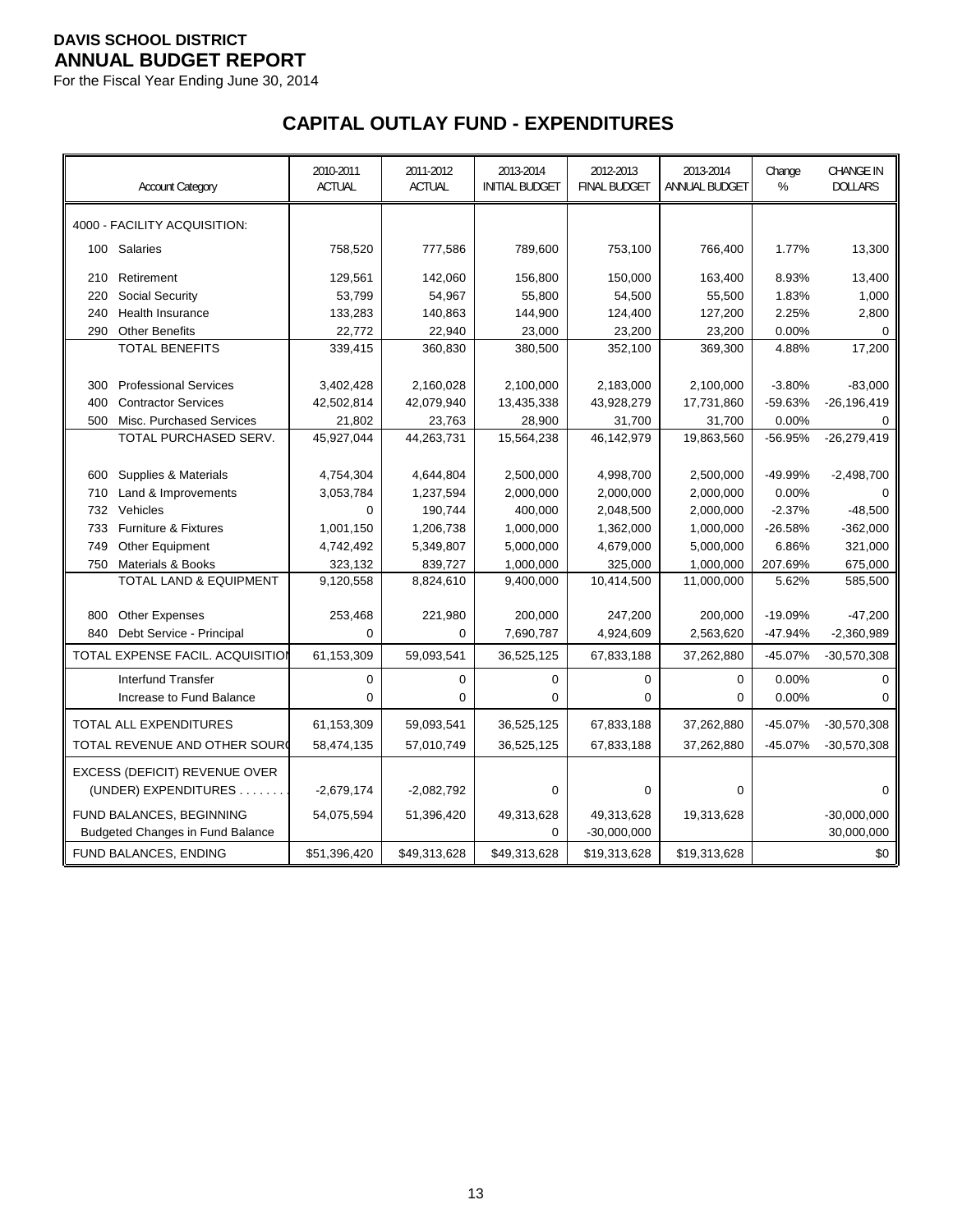For the Fiscal Year Ending June 30, 2014

| <b>Account Category</b>            | 2010-2011<br><b>ACTUAL</b> | 2011-2012<br><b>ACTUAL</b> | 2013-2014<br><b>INITIAL BUDGET</b> | 2012-2013<br><b>FINAL BUDGET</b> | 2013-2014<br>ANNUAL BUDGET | Change<br>% | <b>CHANGE IN</b><br><b>DOLLARS</b> |
|------------------------------------|----------------------------|----------------------------|------------------------------------|----------------------------------|----------------------------|-------------|------------------------------------|
|                                    |                            |                            |                                    |                                  |                            |             |                                    |
| 1000 - REVENUE LOCAL SOURCES:      |                            |                            |                                    |                                  |                            |             |                                    |
| 1122 General Obligation Debt Levy  | 43,762,293                 | 40,580,369                 | 39,390,600                         | 41,940,800                       | 42,150,500                 | 0.50%       | 209,700                            |
| 1120 Capital Outlay/Debt Serv Levy |                            |                            |                                    | 0                                | 0                          | $0.00\%$    |                                    |
|                                    |                            |                            |                                    |                                  |                            |             |                                    |
| TOTAL REVENUE LOCAL SOURCES        | 43,762,293                 | 40,580,369                 | 39,390,600                         | 41,940,800                       | 42,150,500                 | 0.50%       | 209,700                            |
|                                    |                            |                            |                                    |                                  |                            |             |                                    |
| 4000 - REVENUE FEDERAL SOURCES     |                            |                            |                                    |                                  |                            |             |                                    |
| 4900 Build America Bond Subsidy    |                            | 0                          | 0                                  | 1,067,353                        | 1,010,978                  | $-5.28%$    | $-56,375$                          |
| TOTAL REVENUE FEDERAL SOURCES      | $\Omega$                   | $\Omega$                   | $\Omega$                           | 1,067,353                        | 1,010,978                  | $-5.28%$    | $-56,375$                          |
|                                    |                            |                            |                                    |                                  |                            |             |                                    |
| 5000 - OTHER FINANCING SOURCES:    |                            |                            |                                    |                                  |                            |             |                                    |
| 5500 Refunding Bond Premium/Escro  | 220,839                    |                            | U                                  | $\Omega$                         | $\Omega$                   | $0.00\%$    |                                    |
| 5800 Fund Balance                  | 0                          | 0                          | 136,199                            | 400,718                          | 0                          | $-100.00\%$ | $-400,718$                         |
| TOTAL OTHER FINANCING SOURCES      | 220,839                    | 0                          | 136,199                            | 400,718                          | 0                          | $-100.00\%$ | $-400,718$                         |
| TOTAL REVENUE & OTHER FINANCIN     | \$43,983,132               | \$40,580,369               | \$39,526,799                       | \$43,408,871                     | \$43,161,478               | $-0.57%$    | $-$247,393$                        |

#### **DEBT SERVICE FUND - REVENUE**

#### **DEBT SERVICE FUND - EXPENDITURES**

| <b>Account Category</b>                 | 2010-2011<br><b>ACTUAL</b> | 2011-2012<br><b>ACTUAL</b> | 2013-2014<br><b>INITIAL BUDGET</b> | 2012-2013<br><b>FINAL BUDGET</b> | 2013-2014<br>ANNUAL BUDGET | Change<br>% | <b>CHANGE IN</b><br><b>DOLLARS</b> |
|-----------------------------------------|----------------------------|----------------------------|------------------------------------|----------------------------------|----------------------------|-------------|------------------------------------|
|                                         |                            |                            |                                    |                                  |                            |             |                                    |
| 5000 - DEBT SERVICE:                    |                            |                            |                                    |                                  |                            |             |                                    |
| 830<br>Interest                         | 17,124,320                 | 17,774,694                 | 17,552,586                         | 18,668,480                       | 19,200,098                 | 2.85%       | 531,618                            |
| <b>Principal Payment</b><br>840         | 27,725,000                 | 28,935,000                 | 21,944,213                         | 24,710,391                       | 23,931,380                 | $-3.15%$    | $-779,011$                         |
| Other<br>890                            | 229,867                    | 15,350                     | 30,000                             | 30,000                           | 30,000                     | $0.00\%$    |                                    |
| <b>TOTAL EXPENSE DEBT SERVICE</b>       | 45,079,187                 | 46,725,044                 | 39,526,799                         | 43,408,871                       | 43,161,478                 | $-0.57%$    | $-247,393$                         |
|                                         |                            |                            |                                    |                                  |                            |             |                                    |
| 6000 - OTHER FINANCING USES:            |                            |                            |                                    |                                  |                            |             |                                    |
| Increase to Fund Balance<br>945         | 0                          | 0                          | 0                                  | 0                                | 0                          | $0.00\%$    |                                    |
| <b>TOTAL ALL EXPENDITURES</b>           | 45,079,187                 | 46,725,044                 | 39,526,799                         | 43,408,871                       | 43,161,478                 | $-0.57%$    | $-247,393$                         |
| TOTAL REVENUE AND OTHER SOURC           | 43,983,132                 | 40,580,369                 | 39,526,799                         | 43,408,871                       | 43,161,478                 | $-0.57%$    | $-247,393$                         |
| EXCESS (DEFICIT) REVENUE OVER           |                            |                            |                                    |                                  |                            |             |                                    |
| (UNDER) EXPENDITURES.                   | $-1,096,055$               | $-6, 144, 675$             | $\Omega$                           | $\Omega$                         | $\Omega$                   |             |                                    |
|                                         |                            |                            |                                    |                                  |                            |             |                                    |
| FUND BALANCES, BEGINNING                | 7,641,448                  | 6,545,393                  | 136,199                            | 400,718                          | $\Omega$                   |             | $-400,718$                         |
| <b>Budgeted Changes in Fund Balance</b> |                            |                            | $-136,199$                         | $-400,718$                       | 0                          |             | 400,718                            |
| FUND BALANCES, ENDING                   | \$6,545,393                | \$400,718                  | \$0                                | \$0                              | \$0                        |             | \$0                                |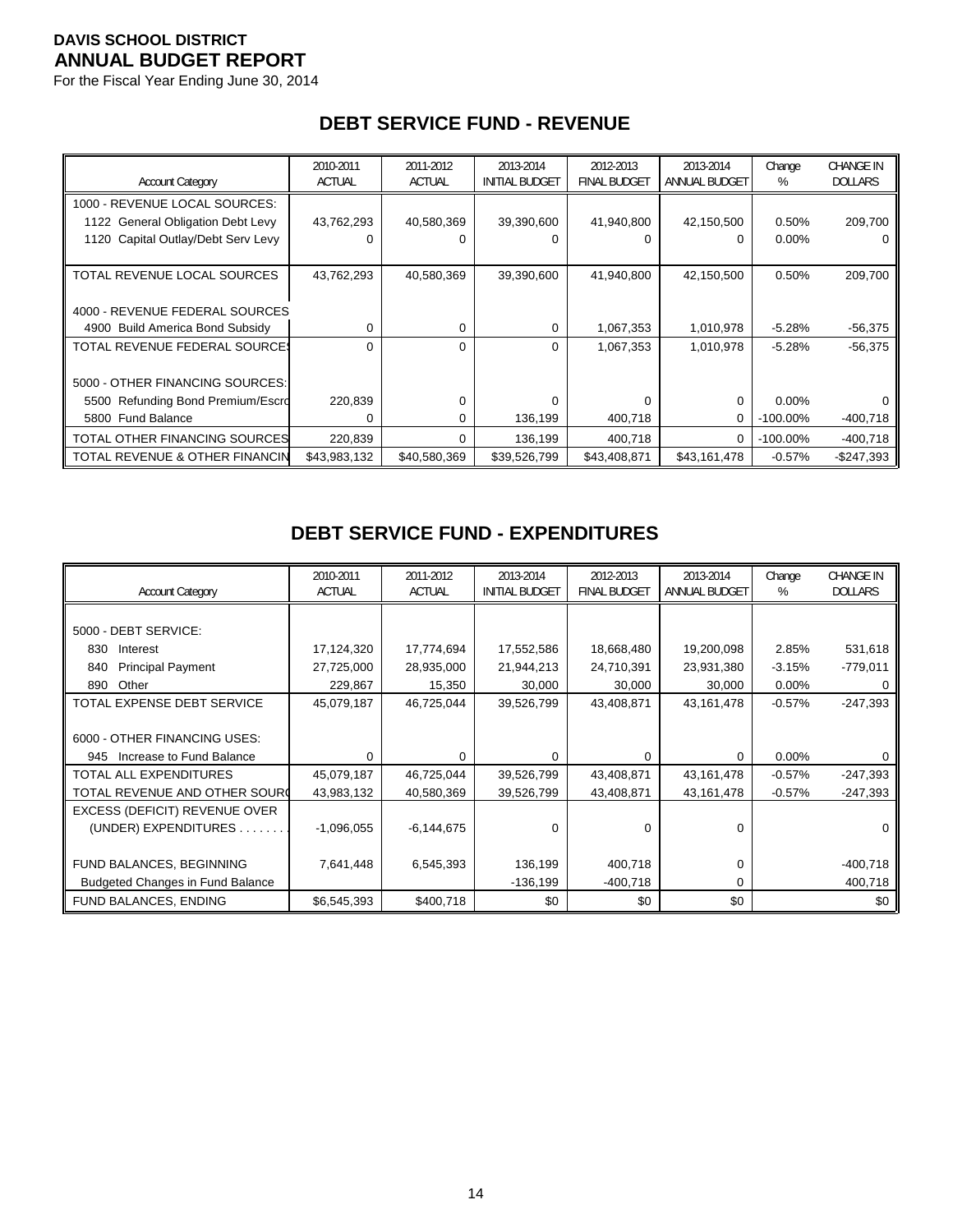For the Fiscal Year Ending June 30, 2014

# **NUTRITION SERVICES FUND - REVENUE**

| <b>Account Category</b>                | 2010-2011<br><b>ACTUAL</b> | 2011-2012<br><b>ACTUAL</b> | 2013-2014<br><b>INITIAL BUDGET</b> | 2012-2013<br><b>FINAL BUDGET</b> | 2013-2014<br>ANNUAL BUDGET | Change<br>% | <b>CHANGE IN</b><br><b>DOLLARS</b> |
|----------------------------------------|----------------------------|----------------------------|------------------------------------|----------------------------------|----------------------------|-------------|------------------------------------|
| 1000 - REVENUE LOCAL SOURCES:          |                            |                            |                                    |                                  |                            |             |                                    |
| 1610 Sales to Pupils                   | 7,827,894                  | 7,728,717                  | 8,326,900                          | 7,547,800                        | 7,623,300                  | 1.00%       | 75,500                             |
| Sales to Adults<br>1620                | 242,013                    | 240,402                    | 244,400                            | 230,500                          | 232,800                    | 1.00%       | 2,300                              |
| 1690 Other Local Revenue               | 394,477                    | 474,109                    | 464,100                            | 498,900                          | 503,900                    | 1.00%       | 5,000                              |
| TOTAL REVENUE LOCAL SOURCES            | 8,464,384                  | 8,443,228                  | 9,035,400                          | 8,277,200                        | 8,360,000                  | 1.00%       | 82,800                             |
| 3000 - REVENUE STATE SOURCES           |                            |                            |                                    |                                  |                            |             |                                    |
| 3770 State School Lunch                | 3,291,921                  | 3,553,525                  | 3,411,500                          | 3,415,700                        | 3,449,900                  | 1.00%       | 34,200                             |
| TOTAL REVENUE STATE SOURCES            | 3,291,921                  | 3,553,525                  | 3,411,500                          | 3,415,700                        | 3,449,900                  | 1.00%       | 34,200                             |
| 4000- REVENUE FEDERAL SOURCES:         |                            |                            |                                    |                                  |                            |             |                                    |
| Lunch Reimbursement<br>4571            | 1,720,287                  | 1,699,773                  | 1,773,300                          | 1,717,400                        | 1,734,600                  | 1.00%       | 17,200                             |
| 4572 Free / Reduced Price              | 5,760,130                  | 5,922,313                  | 6,099,700                          | 6,099,700                        | 6,160,700                  | 1.00%       | 61,000                             |
| <b>Breakfast Reimbursement</b><br>4574 | 1,966,105                  | 1,946,477                  | 2,001,700                          | 2,001,700                        | 2,021,700                  | 1.00%       | 20,000                             |
| 4576 Federal Food Commodities          | 1,710,933                  | 1,678,367                  | 1,737,200                          | 1,737,200                        | 1,754,600                  | 1.00%       | 17,400                             |
| Summer Program Reimburs.<br>4577       | 196,071                    | 227,118                    | 240,100                            | 249,800                          | 252,300                    | 1.00%       | 2,500                              |
| <b>ARRA - CNP Equipment</b><br>4661    | 32,922                     | 0                          | 0                                  | 0                                | 0                          | 0.00%       | 0                                  |
| TOTAL REVENUE FEDERAL SOURCES          | 11,386,448                 | 11,474,048                 | 11,852,000                         | 11,805,800                       | 11,923,900                 | 1.00%       | 118,100                            |
| <b>TOTAL REVENUE FOOD SERVICE FUI</b>  | 23,142,753                 | 23,470,801                 | 24,298,900                         | 23,498,700                       | 23,733,800                 | 1.00%       | 235,100                            |
| 5200 Change in Net Assets              | 0                          | 0                          | 0                                  | 0                                | 0                          | 0.00%       | 0                                  |
| TOTAL AVAILABLE RESOURCES              | \$23,142,753               | \$23,470,801               | \$24,298,900                       | \$23,498,700                     | \$23,733,800               | 1.00%       | \$235,100                          |

#### **NUTRITION SERVICES FUND - EXPENDITURES**

|     |                                      | 2010-2011     | 2011-2012     | 2013-2014             | 2012-2013           | 2013-2014            | Change   | <b>CHANGE IN</b> |
|-----|--------------------------------------|---------------|---------------|-----------------------|---------------------|----------------------|----------|------------------|
|     | <b>Account Category</b>              | <b>ACTUAL</b> | <b>ACTUAL</b> | <b>INITIAL BUDGET</b> | <b>FINAL BUDGET</b> | <b>ANNUAL BUDGET</b> | %        | <b>DOLLARS</b>   |
|     |                                      |               |               |                       |                     |                      |          |                  |
| 100 | Salaries                             | 6,119,930     | 5,681,286     | 6,572,500             | 5,619,500           | 5,718,400            | 1.76%    | 98,900           |
| 210 | Retirement                           | 832,092       | 738,440       | 931,200               | 794,400             | 865,100              | 8.90%    | 70,700           |
| 220 | Social Security                      | 433,139       | 395,514       | 451,800               | 395,200             | 402,200              | 1.77%    | 7,000            |
| 240 | Health Insurance                     | 1,327,123     | 1,128,746     | 1,276,500             | 1,065,800           | 1,089,800            | 2.25%    | 24,000           |
| 270 | <b>Workers Compensation</b>          | 22,127        | 4,207         | 25,500                | 5,000               | 5,100                | 2.00%    | 100              |
| 280 | Unemployment Insurance               | 1,902         | 1,350         | 2,600                 | 2,800               | 2,800                | 0.00%    | $\Omega$         |
| 290 | <b>Other Benefits</b>                | 4,154         | 4,196         | 4,300                 | 4,400               | 4,500                | 2.27%    | 100              |
|     | <b>TOTAL BENEFITS</b>                | 2,620,537     | 2,272,453     | 2,691,900             | 2,267,600           | 2,369,500            | 4.49%    | 101,900          |
| 300 | <b>Professional Services</b>         | 797,177       | 776,433       | 797,200               | 766,000             | 766,000              | $0.00\%$ | 0                |
| 400 | Repair / Rental of Equipment         | 283,551       | 20,485        | 15,800                | 39,000              | 39,000               | 0.00%    | 0                |
| 500 | Misc. Purchased Services             | 84,874        | 70,693        | 72,200                | 111,400             | 111,400              | 0.00%    | 0                |
|     | TOTAL PURCHASED SERV.                | 1,165,602     | 867,611       | 885,200               | 916,400             | 916,400              | 0.00%    | $\Omega$         |
| 610 | Supplies                             | 659,881       | 865,567       | 1,036,500             | 765,000             | 765,000              | 0.00%    | 0                |
| 630 | Food                                 | 7,994,950     | 8,655,196     | 8,759,100             | 9,616,600           | 9,650,900            | 0.36%    | 34,300           |
| 700 | Misc Equipment                       | 204,830       | 308,295       | 552,000               | 111,000             | 111,000              | 0.00%    | 0                |
| 800 | <b>Other Costs</b>                   | 2,200,000     | 2,593,983     | 1,866,100             | 1,857,500           | 1,857,500            | 0.00%    | U                |
| 904 | <b>USDA Commodities</b>              | 948,823       | 2,024,451     | 1,935,600             | 2,345,100           | 2,345,100            | 0.00%    | 0                |
|     |                                      |               |               |                       |                     |                      |          |                  |
|     | <b>TOTAL EXPENSES</b>                | 21,914,553    | 23,268,842    | 24,298,900            | 23,498,700          | 23,733,800           | 1.00%    | 235,100          |
|     | TOTAL REVENUE AND OTHER SOURD        | 23,142,753    | 23,470,801    | 24,298,900            | 23,498,700          | 23,733,800           | 1.00%    | 235,100          |
|     | INCREASE / (DECREASE) IN NET AS:     | 1,228,200     | 201,959       | $\Omega$              | 0                   | $\Omega$             |          | $\Omega$         |
|     | NET ASSETS, BEGINNING                | 2,717,390     | 3,945,590     | 4,147,549             | 4,147,549           | 4,147,549            |          | 0                |
|     | <b>Budgeted Change in Net Assets</b> | $\Omega$      | 0             | 0                     | 0                   | 0                    |          | 0                |
|     | NET ASSETS, ENDING                   | \$3,945,590   | \$4,147,549   | \$4,147,549           | \$4,147,549         | \$4,147,549          |          | \$0              |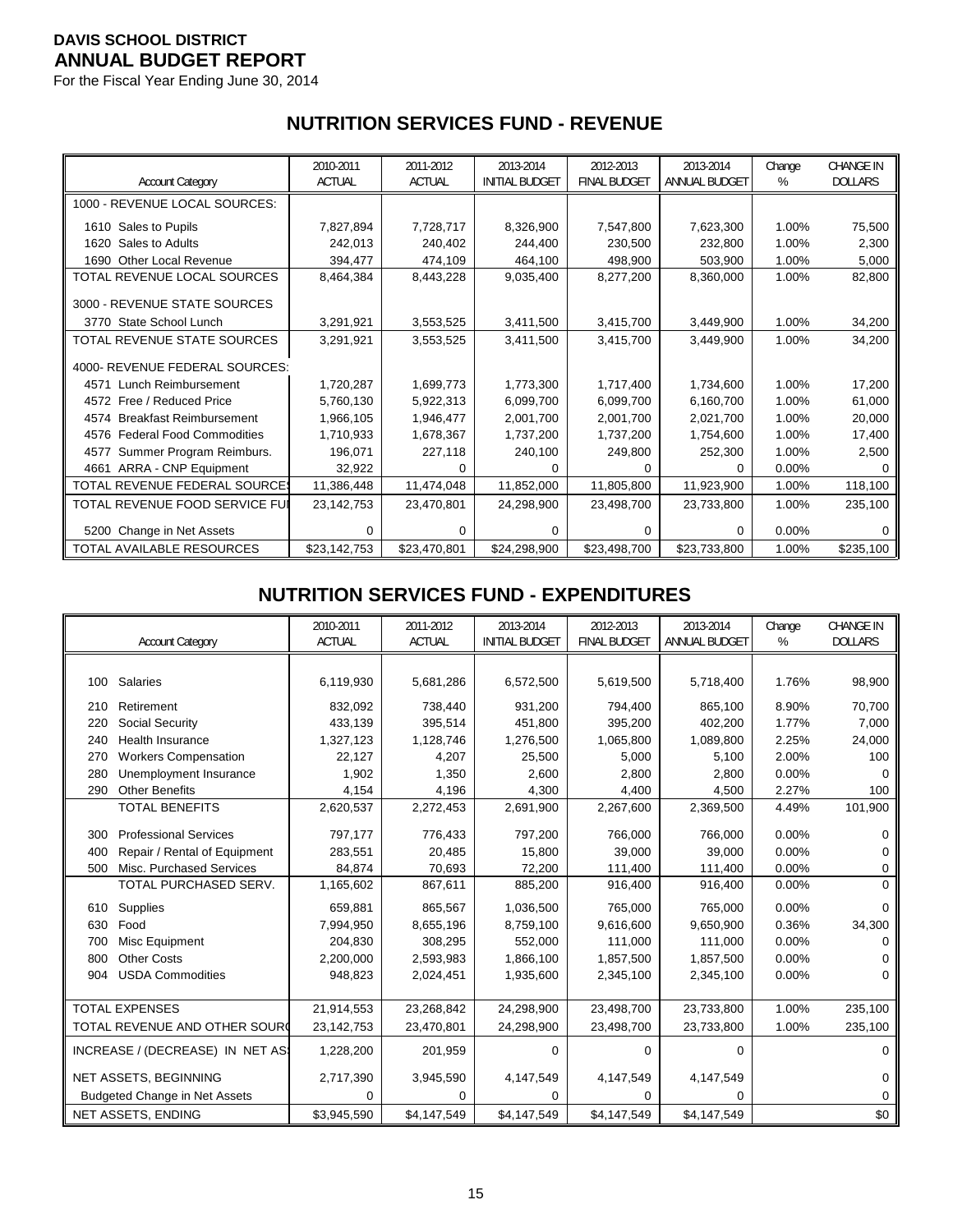For the Fiscal Year Ending June 30, 2014

# **PIONEER ADULT REHABILITATION CENTER FUND - REVENUE**

| <b>Account Category</b>             | 2010-2011<br><b>ACTUAL</b> | 2011-2012<br><b>ACTUAL</b> | 2013-2014<br><b>INITIAL BUDGET</b> | 2012-2013<br><b>FINAL BUDGET</b> | 2013-2014<br>ANNUAL BUDGET | Change<br>% | <b>CHANGE IN</b><br><b>DOLLARS</b> |
|-------------------------------------|----------------------------|----------------------------|------------------------------------|----------------------------------|----------------------------|-------------|------------------------------------|
| 1000 - LOCAL REVENUE SOURCES:       |                            |                            |                                    |                                  |                            |             |                                    |
| 1300 Tuitions and Fees              | 47,928                     | 46,253                     | 46,600                             | 46,800                           | 46,800                     | $0.00\%$    | 0                                  |
| 1510 Interest on Investments        | 13,010                     | 16,598                     | 11,100                             | 15,000                           | 15,000                     | $0.00\%$    | 0                                  |
| <b>Private Donations</b><br>1920    | 136,827                    | 7,500                      | 520,900                            | 1.000                            | 1.000                      | $0.00\%$    | 0                                  |
| 1992 PARC - Contracts               | 8,663,520                  | 6,669,924                  | 6,716,900                          | 7,793,500                        | 7,871,400                  | 1.00%       | 77,900                             |
| TOTAL REVENUE LOCAL SOURCES         | 8,861,285                  | 6,740,275                  | 7,295,500                          | 7,856,300                        | 7,934,200                  | 0.99%       | 77,900                             |
| 3000 - REVENUE STATE SOURCES        |                            |                            |                                    |                                  |                            |             |                                    |
| <b>State Rehab Services</b><br>3910 | 235,923                    | 345,699                    | 363,800                            | 180,900                          | 180,900                    | $0.00\%$    | 0                                  |
| 3900 State Social Services          | 622,733                    | 498,410                    | 548,300                            | 552,500                          | 552,500                    | $0.00\%$    | 0                                  |
| TOTAL REVENUE STATE SOURCES         | 858,656                    | 844.109                    | 912,100                            | 733.400                          | 733.400                    | $0.00\%$    | 0                                  |
| <b>TOTAL REVENUE</b>                | 9,719,941                  | 7,584,384                  | 8,207,600                          | 8,589,700                        | 8,667,600                  | 0.91%       | 77,900                             |
| 5200 Interfund Transfer (fr Found)  | 0                          | 515,768                    | 0                                  | 662,000                          | 175,000                    | -73.56%     | -487,000                           |
| TOTAL REVENUE & OTHER SOURCES       | \$9,719,941                | \$8,100,152                | \$8,207,600                        | \$9,251,700                      | \$8,842,600                | $-4.42%$    | $-$409,100$                        |

# **PIONEER ADULT REHABILITATION CENTER FUND - EXPENSES**

|     |                                      | 2010-2011     | 2011-2012     | 2013-2014             | 2012-2013           | 2013-2014     | Change    | <b>CHANGE IN</b> |
|-----|--------------------------------------|---------------|---------------|-----------------------|---------------------|---------------|-----------|------------------|
|     | <b>Account Category</b>              | <b>ACTUAL</b> | <b>ACTUAL</b> | <b>INITIAL BUDGET</b> | <b>FINAL BUDGET</b> | ANNUAL BUDGET | %         | <b>DOLLARS</b>   |
|     | 100 Salaries                         | 4,255,118     | 3,632,146     | 3,669,000             | 4,051,800           | 3,692,100     | $-8.88%$  | $-359,700$       |
| 210 | Retirement                           | 196,692       | 187,838       | 220,000               | 222,800             | 242,600       | 8.89%     | 19,800           |
| 220 | Social Security                      | 318,750       | 271,504       | 350,000               | 303,700             | 213,700       | $-29.63%$ | $-90,000$        |
| 240 | Health Insurance                     | 1,092,980     | 856,866       | 1,141,500             | 1,017,000           | 1,037,800     | 2.05%     | 20,800           |
| 270 | <b>Workers Compensation</b>          | 27,764        | 31,356        | 25,000                | $\Omega$            | $\Omega$      | $0.00\%$  | 0                |
| 290 | <b>Other Benefits</b>                | 156,411       | 195,761       | 308,900               | 29,600              | 29,600        | 0.00%     | 0                |
|     | <b>TOTAL BENEFITS</b>                | 1,792,597     | 1,543,325     | 2,045,400             | 1,573,100           | 1,523,700     | $-3.14%$  | $-49,400$        |
| 300 | <b>Professional Services</b>         | 282,871       | 263,943       | 283,400               | 273,200             | 273,200       | 0.00%     | $\Omega$         |
| 400 | Repair / Rental of Equipment         | 107,089       | 88,824        | 82,700                | 59,200              | 59,200        | $0.00\%$  | 0                |
| 500 | Misc. Purchased Services             | 127,214       | 126,522       | 129,300               | 171,400             | 171,400       | 0.00%     | 0                |
|     | TOTAL PURCHASED SERV.                | 517,174       | 479,289       | 495,400               | 503,800             | 503,800       | 0.00%     | $\mathbf 0$      |
| 600 | Supplies                             | 2,052,073     | 1,448,432     | 1,515,900             | 2,724,500           | 2,724,500     | 0.00%     | 0                |
| 700 | Misc Equipment                       | 38,610        | 16,604        | 9,700                 | 19,800              | 19,800        | 0.00%     | 0                |
| 780 | Depreciation                         | 165,128       | 165,415       | 172,200               | 172,200             | 172,200       | 0.00%     | <sup>0</sup>     |
| 800 | <b>Indirect Costs</b>                | 255,752       | 205,318       | 300,000               | 206,500             | 206,500       | 0.00%     | 0                |
|     |                                      |               |               |                       |                     |               |           |                  |
|     | <b>TOTAL EXPENSES</b>                | 9,076,452     | 7,490,529     | 8,207,600             | 9,251,700           | 8,842,600     | $-4.42%$  | $-409,100$       |
|     | TOTAL REVENUE AND OTHER SOURC        | 9,719,941     | 8,100,152     | 8,207,600             | 9,251,700           | 8,842,600     | $-4.42%$  | $-409,100$       |
|     | INCREASE / (DECREASE) IN NET ASS     | 643,489       | 609,623       | 0                     | $\Omega$            | $\Omega$      |           | 0                |
|     | NET ASSETS, BEGINNING                | 4,970,349     | 5,613,838     | 6,223,461             | 6,223,461           | 6,223,461     |           | 0                |
|     | <b>Budgeted Change in Net Assets</b> | 0             | 0             | 0                     | 0                   | 0             |           | 0                |
|     | NET ASSETS, ENDING                   | \$5,613,838   | \$6,223,461   | \$6,223,461           | \$6,223,461         | \$6,223,461   |           | \$0              |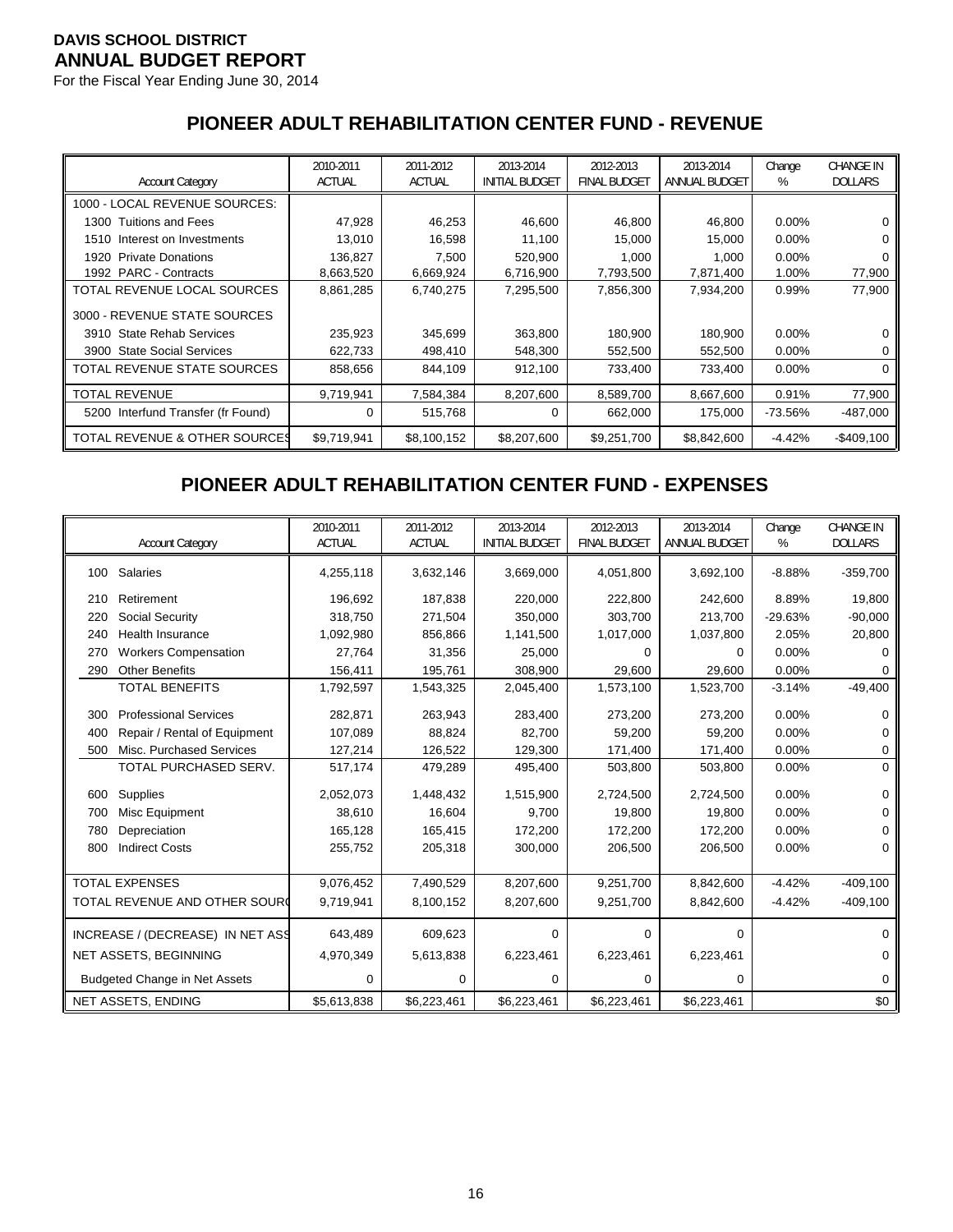For the Fiscal Year Ending June 30, 2014

#### **PARC COMMUNITY PARTNERSHIP FOUNDATION FUND - REVENUE**

| <b>Account Category</b>                                                                       | 2010-2011<br><b>ACTUAL</b> | 2011-2012<br><b>ACTUAL</b> | 2013-2014<br><b>INITIAL BUDGET</b> | 2012-2013<br><b>FINAL BUDGET</b> | 2013-2014<br>ANNUAL BUDGET     | Change<br>%                        | <b>CHANGE IN</b><br><b>DOLLARS</b> |
|-----------------------------------------------------------------------------------------------|----------------------------|----------------------------|------------------------------------|----------------------------------|--------------------------------|------------------------------------|------------------------------------|
| 1510 Interest on Investments<br>1900 Other Local Revenue<br>5200 Interfund Transfer (to PARC) | 82<br>149.797              | 567,796<br>$-515.768$      | 5.000<br>571.700                   | 5.000<br>800.200<br>$-662.000$   | 5.000<br>400.000<br>$-175.000$ | $0.00\%$<br>$-50.01%$<br>$-73.56%$ | $-400,200$<br>487,000              |
| II TOTAL REVENUE                                                                              | \$149,879                  | \$52,028                   | \$576,700                          | \$143.200                        | \$230,000                      | 60.61%                             | \$86,800                           |

#### **PARC COMMUNITY PARTNERSHIP FOUNDATION FUND - EXPENDITURES**

| <b>Account Category</b>                 | 2010-2011<br><b>ACTUAL</b> | 2011-2012<br><b>ACTUAL</b> | 2013-2014<br><b>INITIAL BUDGET</b> | 2012-2013<br><b>FINAL BUDGET</b> | 2013-2014<br>ANNUAL BUDGET | Change<br>% | <b>CHANGE IN</b><br><b>DOLLARS</b> |
|-----------------------------------------|----------------------------|----------------------------|------------------------------------|----------------------------------|----------------------------|-------------|------------------------------------|
|                                         |                            |                            |                                    |                                  |                            |             |                                    |
| <b>Professional Services</b><br>300     | $\Omega$                   | $\Omega$                   | 0                                  | $\Omega$                         | $\Omega$                   | $0.00\%$    |                                    |
| Misc. Purchased Services<br>500         | 2,782                      | 1,130                      | 1,200                              | 200                              | 200                        | $0.00\%$    |                                    |
| Supplies<br>600                         | 11,626                     | 16,113                     | 16,200                             | 143,000                          | 229,800                    | 60.70%      | 86,800                             |
| <b>Interfund Transfers</b><br>930       | 129,327                    | 0                          | 559,300                            | 0                                | $\Omega$                   | $0.00\%$    |                                    |
|                                         |                            |                            |                                    |                                  |                            |             |                                    |
| <b>TOTAL EXPENDITURES</b>               | 143,735                    | 17,243                     | 576,700                            | 143,200                          | 230,000                    | 60.61%      | 86,800                             |
| TOTAL REVENUE AND OTHER SOURC           | 149,879                    | 52,028                     | 576,700                            | 143,200                          | 230,000                    | 60.61%      | 86,800                             |
| EXCESS (DEFICIT) REVENUE OVER           |                            |                            |                                    |                                  |                            |             |                                    |
| (UNDER) EXPENDITURES                    | 6,144                      | 34,785                     | $\Omega$                           | 0                                | $\Omega$                   |             | O                                  |
|                                         |                            |                            |                                    |                                  |                            |             |                                    |
| FUND BALANCE, BEGINNING                 | 348,213                    | 354,357                    | 389,142                            | 389,142                          | 389,142                    |             |                                    |
| <b>Budgeted Changes in Fund Balance</b> | 0                          | 0                          | 0                                  | 0                                | 0                          |             |                                    |
| FUND BALANCE, ENDING                    | \$354,357                  | \$389,142                  | \$389,142                          | \$389,142                        | \$389,142                  |             | \$0                                |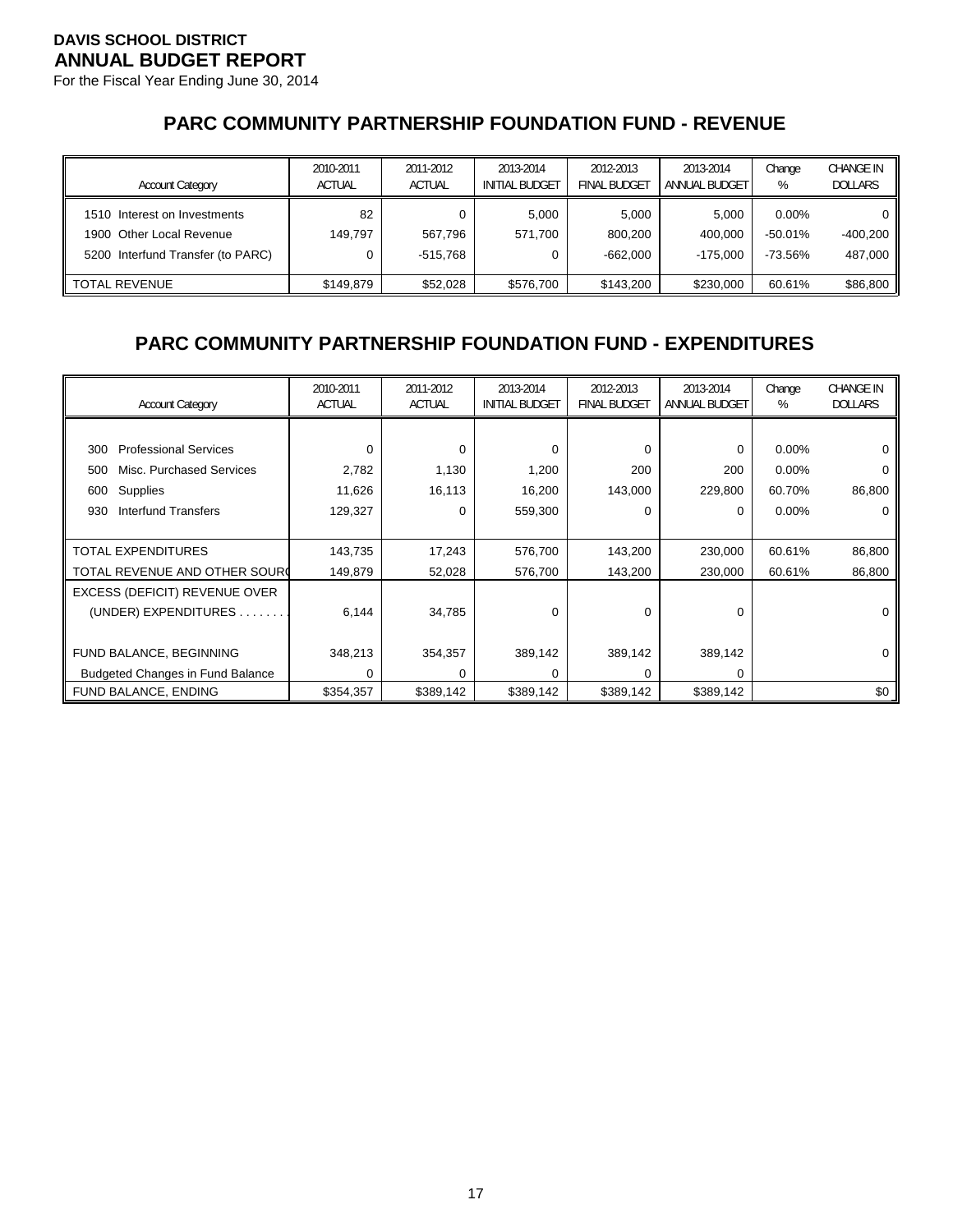For the Fiscal Year Ending June 30, 2014

### **WAREHOUSE FUND - REVENUE**

| <b>Account Category</b>   | 2010-2011<br><b>ACTUAL</b> | 2011-2012<br><b>ACTUAL</b> | 2013-2014<br><b>INITIAL BUDGET</b> | 2012-2013<br>FINAL BUDGET | 2013-2014<br>ANNUAL BUDGET | Change<br>% | <b>CHANGE IN</b><br><b>DOLLARS</b> |
|---------------------------|----------------------------|----------------------------|------------------------------------|---------------------------|----------------------------|-------------|------------------------------------|
| 1900 Charges for Services | 1,002,505                  | 957.021                    | 1.162.200                          | 1,160,900                 | 1,185,100                  | 2.08%       | 24,200                             |
| <b>TOTAL REVENUE</b>      | \$1,002,505                | \$957.021                  | \$1,162,200                        | \$1,160,900               | \$1,185,100                | 2.08%       | \$24,200                           |

#### **WAREHOUSE FUND - EXPENSES**

|     |                                      | 2010-2011     | 2011-2012     | 2013-2014             | 2012-2013           | 2013-2014            | Change | <b>CHANGE IN</b> |
|-----|--------------------------------------|---------------|---------------|-----------------------|---------------------|----------------------|--------|------------------|
|     | <b>Account Category</b>              | <b>ACTUAL</b> | <b>ACTUAL</b> | <b>INITIAL BUDGET</b> | <b>FINAL BUDGET</b> | <b>ANNUAL BUDGET</b> | %      | <b>DOLLARS</b>   |
|     |                                      |               |               |                       |                     |                      |        |                  |
|     | 100 Salaries                         | 463,551       | 326,363       | 486,100               | 327,000             | 332,800              | 1.77%  | 5,800            |
|     |                                      |               |               |                       |                     |                      |        |                  |
| 210 | Retirement                           | 77,080        | 135,953       | 105,100               | 148,200             | 161,400              | 8.91%  | 13,200           |
| 220 | Social Security                      | 32.454        | 54,461        | 40.200                | 54.400              | 55.400               | 1.84%  | 1,000            |
| 240 | <b>Health Insurance</b>              | 195,737       | 194,536       | 200,500               | 186,600             | 190,800              | 2.25%  | 4,200            |
| 290 | <b>Other Benefits</b>                | 47            | 10,779        | 0                     | 0                   | 0                    | 0.00%  | 0                |
|     | <b>TOTAL BENEFITS</b>                | 305,318       | 395,729       | 345,800               | 389,200             | 407,600              | 4.73%  | 18,400           |
|     |                                      |               |               |                       |                     |                      |        |                  |
| 300 | <b>Professional Services</b>         | 87            | 139           | 200                   | 200                 | 200                  | 0.00%  | $\Omega$         |
| 400 | Repair / Rental of Equipment         | 46,922        | 49,314        | 69,000                | 64,300              | 64,300               | 0.00%  | 0                |
| 500 | Misc. Purchased Services             | 15,720        | 17,339        | 15,600                | 24,800              | 24,800               | 0.00%  | 0                |
|     | TOTAL PURCHASED SERV.                | 62,729        | 66,792        | 84,800                | 89,300              | 89,300               | 0.00%  | $\mathbf 0$      |
|     |                                      |               |               |                       |                     |                      |        |                  |
| 600 | Supplies                             | 203,188       | 138,401       | 53,600                | 177,800             | 177,800              | 0.00%  | 0                |
| 700 | Misc Equipment                       | 11,060        | 13,892        | 47,400                | 14,500              | 14,500               | 0.00%  | 0                |
| 780 | Depreciation                         | 162,790       | 163,524       | 144,400               | 163,000             | 163,000              | 0.00%  | 0                |
| 800 | <b>Other Costs</b>                   | $-112,038$    | $-147,680$    | 100                   | 100                 | 100                  | 0.00%  | 0                |
|     |                                      |               |               |                       |                     |                      |        |                  |
|     | <b>TOTAL EXPENSES</b>                | 1,096,598     | 957,021       | 1,162,200             | 1,160,900           | 1,185,100            | 2.08%  | 24,200           |
|     | TOTAL REVENUE AND OTHER SOURC        | 1,002,505     | 957,021       | 1,162,200             | 1,160,900           | 1,185,100            | 2.08%  | 24,200           |
|     |                                      |               |               |                       |                     |                      |        |                  |
|     | INCREASE / (DECREASE) IN NET ASS     | $-94,093$     | 0             | 0                     | 0                   | 0                    |        | $\Omega$         |
|     | NET ASSETS, BEGINNING                | 94,093        | $\Omega$      | 0                     | 0                   | 0                    |        | $\Omega$         |
|     | <b>Budgeted Change in Net Assets</b> | $\mathbf 0$   | $\Omega$      | 0                     | 0                   | 0                    |        | 0                |
|     | NET ASSETS, ENDING                   | \$0           | \$0           | \$0                   | \$0                 | \$0                  |        | \$0              |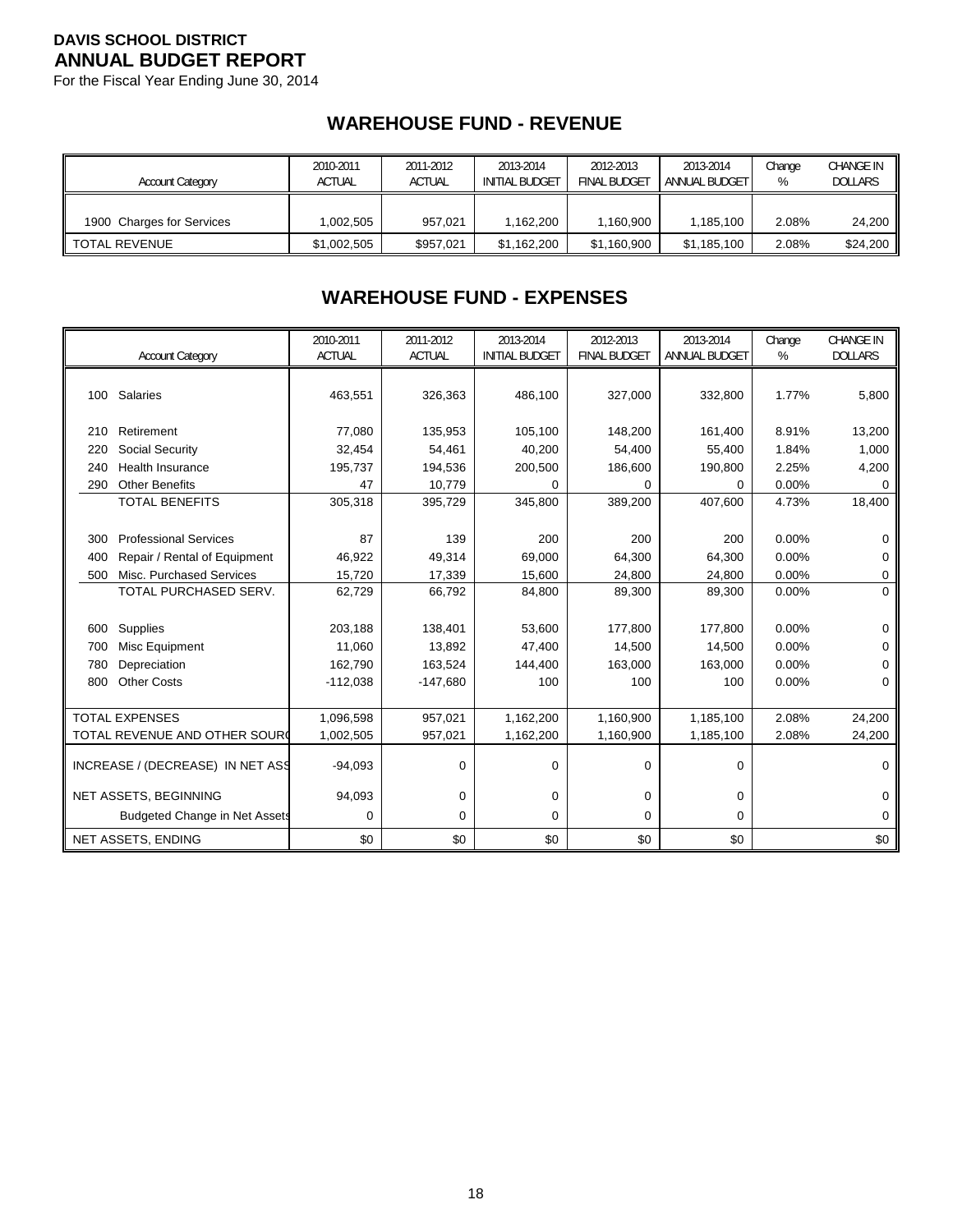For the Fiscal Year Ending June 30, 2014

### **DAVIS EDUCATION FOUNDATION FUND - REVENUE**

| <b>Account Category</b>                                                              | 2010-2011<br><b>ACTUAL</b> | 2011-2012<br><b>ACTUAL</b> | 2013-2014<br><b>INITIAL BUDGET</b> | 2012-2013<br><b>FINAL BUDGET</b> | 2013-2014<br>ANNUAL BUDGET | Change<br>%                      | <b>CHANGE IN</b><br><b>DOLLARS</b> |
|--------------------------------------------------------------------------------------|----------------------------|----------------------------|------------------------------------|----------------------------------|----------------------------|----------------------------------|------------------------------------|
| 1510 Interest on Investments<br>1900 Other Local Revenue<br>5800 Use of Fund Balance | 25.106<br>1,025,962        | 5.058<br>1,036,913         | 6.000<br>1,126,500                 | 9.400<br>1,126,500<br>0          | 9.400<br>1,126,500         | $0.00\%$<br>$0.00\%$<br>$0.00\%$ |                                    |
| <b>TOTAL REVENUE</b>                                                                 | \$1,051,068                | \$1,041,971                | \$1,132,500                        | \$1,135,900                      | \$1,135,900                | $0.00\%$                         | \$0                                |

#### **DAVIS EDUCATION FOUNDATION FUND - EXPENDITURES**

| <b>Account Category</b>                 | 2010-2011<br><b>ACTUAL</b> | 2011-2012<br><b>ACTUAL</b> | 2013-2014<br><b>INITIAL BUDGET</b> | 2012-2013<br><b>FINAL BUDGET</b> | 2013-2014<br>ANNUAL BUDGET | Change<br>% | <b>CHANGE IN</b><br><b>DOLLARS</b> |
|-----------------------------------------|----------------------------|----------------------------|------------------------------------|----------------------------------|----------------------------|-------------|------------------------------------|
|                                         |                            |                            |                                    |                                  |                            |             |                                    |
| <b>Professional Services</b><br>300     | 3,703                      | 2,800                      | 4,000                              | 1,700                            | 1,700                      | $0.00\%$    |                                    |
| Misc. Purchased Services<br>500         | 124,345                    | 71,751                     | 96,400                             | 56,100                           | 56,100                     | $0.00\%$    | 0                                  |
| Supplies<br>600                         | 197,915                    | 94,108                     | 121,500                            | 199,800                          | 199,800                    | $0.00\%$    |                                    |
| Interfund Transfers<br>930              | 664,237                    | 730,374                    | 910,600                            | 878,300                          | 878,300                    | $0.00\%$    | 0                                  |
| TOTAL EXPENDITURES                      | 990,200                    | 899,033                    | 1,132,500                          | 1,135,900                        | 1,135,900                  | $0.00\%$    | 0                                  |
| TOTAL REVENUE AND OTHER SOURC           | 1,051,068                  | 1,041,971                  | 1,132,500                          | 1,135,900                        | 1,135,900                  | $0.00\%$    | 0                                  |
| EXCESS (DEFICIT) REVENUE OVER           |                            |                            |                                    |                                  |                            |             |                                    |
| $(UNDER)$ EXPENDITURES                  | 60,868                     | 142,938                    | 0                                  | 0                                | 0                          |             | 0                                  |
|                                         |                            |                            |                                    |                                  |                            |             |                                    |
| FUND BALANCE, BEGINNING                 | 897,089                    | 957,957                    | 1,100,895                          | 1,100,895                        | 1,100,895                  |             | 0                                  |
| <b>Budgeted Changes in Fund Balance</b> |                            | n                          |                                    | 0                                | 0                          |             |                                    |
| FUND BALANCE, ENDING                    | \$957,957                  | \$1,100,895                | \$1,100,895                        | \$1,100,895                      | \$1,100,895                |             | \$0                                |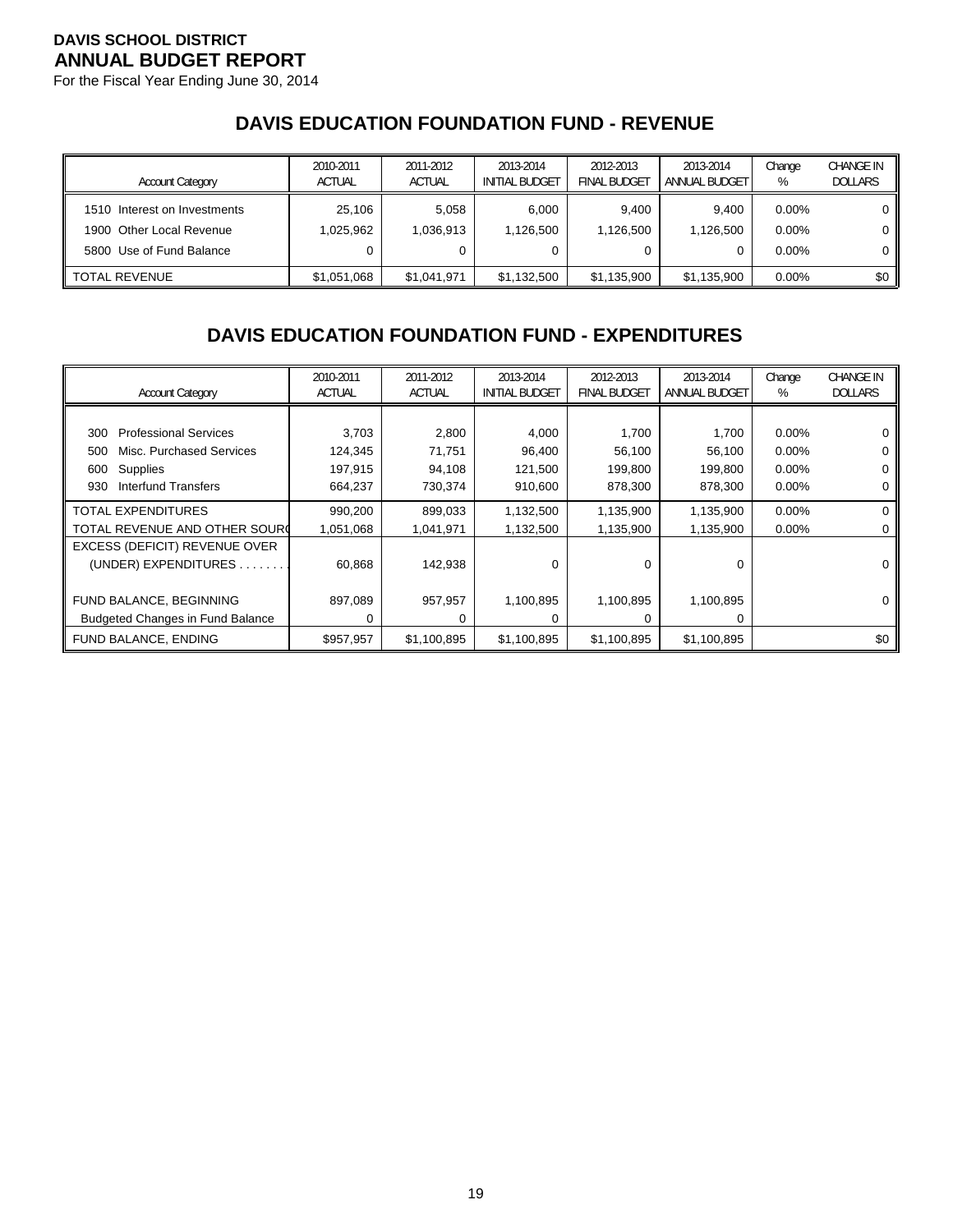For the Fiscal Year Ending June 30, 2014

# **STATE MULTI-DISTRICT FUND - REVENUE**

| <b>Account Category</b>       | 2010-2011<br><b>ACTUAL</b> | 2011-2012<br><b>ACTUAL</b> | 2013-2014<br><b>INITIAL BUDGET</b> | 2012-2013<br><b>FINAL BUDGET</b> | 2013-2014<br>ANNUAL BUDGET | Change<br>% | <b>CHANGE IN</b><br><b>DOLLARS</b> |
|-------------------------------|----------------------------|----------------------------|------------------------------------|----------------------------------|----------------------------|-------------|------------------------------------|
| 1000 Local Revenue            | 9,264                      | 19.313                     | 10.000                             | 4.900                            | 5.000                      | 2.04%       | $100$ $\blacksquare$               |
| 3000 State Grants             | 1.955.004                  | 2,123,616                  | 1,000,000                          | 0                                | 0                          | $0.00\%$    | 0 <sub>1</sub>                     |
| 4000 Federal Grants           | 21,000                     | 103,829                    |                                    | 200,000                          | 0                          | -100.00%    | $-200,000$                         |
| 5800 Decrease in Fund Balance |                            |                            |                                    | 1,473,724                        | 0                          | $-100.00\%$ | $-1,473,724$                       |
| <b>TOTAL REVENUE</b>          | \$1,985,268                | \$2,246,758                | \$1,010,000                        | \$1,678,624                      | \$5,000                    | -99.70%     | $-$1,673,624$                      |

### **STATE MULTI-DISTRICT FUND - EXPENDITURES**

|     | <b>Account Category</b>                | 2010-2011<br><b>ACTUAL</b> | 2011-2012<br><b>ACTUAL</b> | 2013-2014<br><b>INITIAL BUDGET</b> | 2012-2013<br><b>FINAL BUDGET</b> | 2013-2014<br>ANNUAL BUDGET | Change<br>% | <b>CHANGE IN</b><br><b>DOLLARS</b> |
|-----|----------------------------------------|----------------------------|----------------------------|------------------------------------|----------------------------------|----------------------------|-------------|------------------------------------|
|     | 100 Salaries                           | 1,900                      | 2,320                      | 10,000                             | 2,200                            | 4,100                      | 86.36%      | 1,900                              |
|     |                                        |                            |                            |                                    |                                  |                            |             |                                    |
| 210 | Retirement                             | 283                        | 426                        | 500                                | 400                              | 400                        | 0.00%       |                                    |
| 220 | Social Security                        | 138                        | 171                        | 200                                | 200                              | 200                        | 0.00%       | 0                                  |
| 240 | <b>Health Insurance</b>                | $\Omega$                   | $\Omega$                   | 200                                | 200                              | 200                        | 0.00%       | 0                                  |
|     | <b>TOTAL BENEFITS</b>                  | 421                        | 597                        | 900                                | 800                              | 800                        | 0.00%       | $\mathbf 0$                        |
|     |                                        |                            |                            |                                    |                                  |                            |             |                                    |
| 300 | <b>Professional Services</b>           | 1,677,710                  | 1,974,618                  | 901,000                            | 1,614,724                        | 0                          | $-100.00\%$ | $-1,614,724$                       |
| 400 | Repair / Rental of Equipment           | 0                          | 0                          | 0                                  | 0                                | 0                          | 0.00%       |                                    |
| 500 | Misc. Purchased Services               | 0                          | 8,096                      | 0                                  | 4,400                            | 0                          | $-100.00\%$ | $-4,400$                           |
|     | TOTAL PURCHASED SERV.                  | 1,677,710                  | 1,982,714                  | 901,000                            | 1,619,124                        | $\Omega$                   | $-100.00\%$ | $-1,619,124$                       |
|     |                                        |                            |                            |                                    |                                  |                            |             |                                    |
| 600 | Supplies                               | 31,931                     | 5,175                      | 50,000                             | 8,000                            | 0                          | $-100.00\%$ | $-8,000$                           |
| 700 | Misc Equipment                         | 0                          |                            |                                    | 0                                | $\Omega$                   | 0.00%       |                                    |
| 800 | <b>Indirect Costs</b>                  | 44,170                     | 48,542                     | 48,100                             | 48,500                           | 100                        | -99.79%     | $-48,400$                          |
|     | <b>TOTAL EXPENDITURES</b>              | 1,756,132                  | 2,039,348                  | 1,010,000                          | 1,678,624                        | 5,000                      | -99.70%     | $-1,673,624$                       |
|     | TOTAL REVENUE AND OTHER SOURO          | 1,985,268                  | 2,246,758                  | 1,010,000                          | 1,678,624                        | 5,000                      | -99.70%     | $-1,673,624$                       |
|     | EXCESS (DEFICIT) REVENUE OVER          |                            |                            |                                    |                                  |                            |             |                                    |
|     | (UNDER) EXPENDITURES.                  | 229,136                    | 207,410                    | 0                                  | 0                                | 0                          |             | 0                                  |
|     |                                        |                            |                            |                                    |                                  |                            |             |                                    |
|     | FUND BALANCE, BEGINNING                | 1,037,178                  | 1,266,314                  | 0                                  | 1,473,724                        | 0                          |             | $-1,473,724$                       |
|     | <b>Budgeted Change in Fund Balance</b> |                            |                            | 0                                  | $-1,473,724$                     | $\Omega$                   |             | 1,473,724                          |
|     | FUND BALANCE, ENDING                   | \$1,266,314                | \$1,473,724                | \$0                                | \$0                              | \$0                        |             | \$0                                |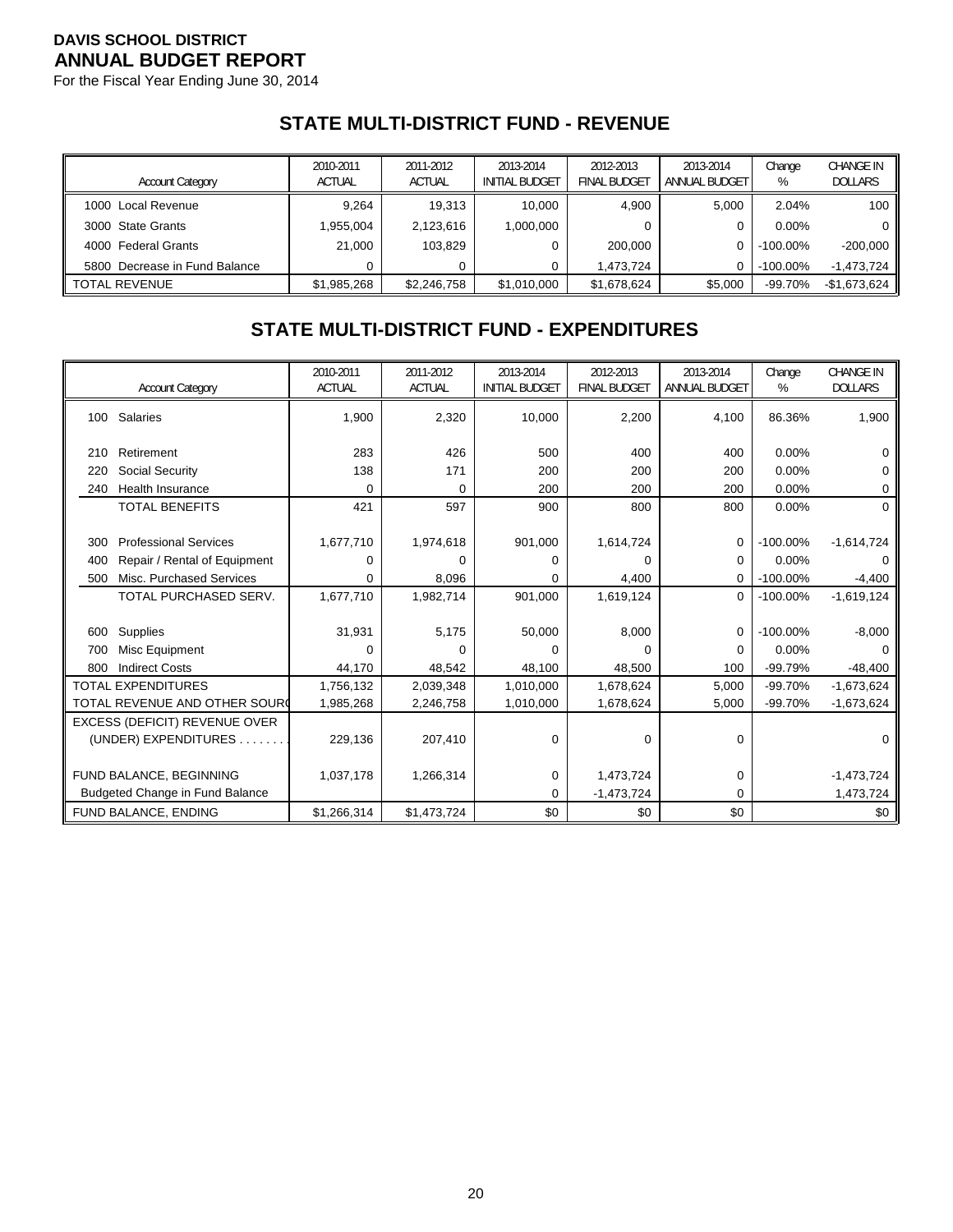For the Fiscal Year Ending June 30, 2014

# **SUMMARY OF ALL FUND BUDGETS**

| <b>Account Category</b>                                     | 2010-2011<br><b>ACTUAL</b> | 2011-2012<br><b>ACTUAL</b> | 2013-2014<br><b>INITIAL BUDGET</b> | 2012-2013<br><b>FINAL BUDGET</b> | 2013-2014<br><b>ANNUAL BUDGET</b> | Change<br>% | <b>CHANGE IN</b><br><b>DOLLARS</b> |
|-------------------------------------------------------------|----------------------------|----------------------------|------------------------------------|----------------------------------|-----------------------------------|-------------|------------------------------------|
|                                                             |                            |                            |                                    |                                  |                                   |             |                                    |
| <b>GENERAL FUND:</b><br><b>Revenues &amp; Other Sources</b> |                            |                            |                                    |                                  | 408,167,558                       | 2.17%       |                                    |
|                                                             | 387,982,399<br>384,527,728 | 393,663,833<br>389,272,140 | 399,287,797<br>399,287,797         | 399,516,996<br>399,516,996       | 408,167,558                       | 2.17%       | 8,650,562<br>8,650,562             |
| Expenditures & Other Uses                                   |                            |                            |                                    |                                  |                                   |             |                                    |
| <b>STUDENT ACTIVITIES FUND:</b>                             |                            |                            |                                    |                                  |                                   |             |                                    |
| <b>Revenues &amp; Other Sources</b>                         | 13,038,615                 | 13,999,622                 | 14,126,800                         | 14,923,500                       | 15,072,700                        | 1.00%       | 149,200                            |
| Expenditures & Other Uses                                   | 12,395,447                 | 13,314,869                 | 14,126,800                         | 14,923,500                       | 15,072,700                        | 1.00%       | 149,200                            |
|                                                             |                            |                            |                                    |                                  |                                   |             |                                    |
| <b>CAPITAL OUTLAY FUND:</b>                                 |                            |                            |                                    |                                  |                                   |             |                                    |
| <b>Revenues &amp; Other Sources</b>                         | 58,474,135                 | 57,010,749                 | 36,525,125                         | 67,833,188                       | 37,262,880                        | -45.07%     | $-30,570,308$                      |
| Expenditures & Other Uses                                   | 61,153,309                 | 59,093,541                 | 36,525,125                         | 67,833,188                       | 37,262,880                        | $-45.07%$   | $-30,570,308$                      |
|                                                             |                            |                            |                                    |                                  |                                   |             |                                    |
| <b>DEBT SERVICE FUND:</b>                                   |                            |                            |                                    |                                  |                                   |             |                                    |
| <b>Revenues &amp; Other Sources</b>                         | 43,983,132                 | 40,580,369                 | 39,526,799                         | 43,408,871                       | 43,161,478                        | $-0.57%$    | $-247,393$                         |
| Expenditures & Other Uses                                   | 45,079,187                 | 46,725,044                 | 39,526,799                         | 43,408,871                       | 43,161,478                        | $-0.57%$    | $-247,393$                         |
|                                                             |                            |                            |                                    |                                  |                                   |             |                                    |
| <b>FOOD SERVICE FUND:</b>                                   |                            |                            |                                    |                                  |                                   |             |                                    |
| <b>Revenues &amp; Other Sources</b>                         | 23,142,753                 | 23,470,801                 | 24,298,900                         | 23,498,700                       | 23,733,800                        | 1.00%       | 235,100                            |
| Expenditures & Other Uses                                   | 21,914,553                 | 23,268,842                 | 24,298,900                         | 23,498,700                       | 23,733,800                        | 1.00%       | 235,100                            |
| P.A.R.C. FUND:                                              |                            |                            |                                    |                                  |                                   |             |                                    |
| <b>Revenues &amp; Other Sources</b>                         | 9,719,941                  | 8,100,152                  | 8,207,600                          | 9,251,700                        | 8,842,600                         | $-4.42%$    | $-409,100$                         |
| Expenses & Other Uses                                       | 9,076,452                  | 7,490,529                  | 8,207,600                          | 9,251,700                        | 8,842,600                         | -4.42%      | $-409,100$                         |
|                                                             |                            |                            |                                    |                                  |                                   |             |                                    |
| <b>WAREHOUSE FUND:</b>                                      |                            |                            |                                    |                                  |                                   |             |                                    |
| <b>Revenues &amp; Other Sources</b>                         | 1,002,505                  | 957,021                    | 1,162,200                          | 1,160,900                        | 1,185,100                         | 2.08%       | 24,200                             |
| Expenses & Other Uses                                       | 1,096,598                  | 957,021                    | 1,162,200                          | 1,160,900                        | 1,185,100                         | 2.08%       | 24,200                             |
|                                                             |                            |                            |                                    |                                  |                                   |             |                                    |
| <b>P.A.R.C. FOUNDATION FUND:</b>                            |                            |                            |                                    |                                  |                                   |             |                                    |
| <b>Revenues &amp; Other Sources</b>                         | 149,879                    | 52,028                     | 576,700                            | 143,200                          | 230,000                           | 60.61%      | 86,800                             |
| Expenditures & Other Uses                                   | 143,735                    | 17,243                     | 576,700                            | 143,200                          | 230,000                           | 60.61%      | 86,800                             |
| <b>DAVIS FOUNDATION FUND:</b>                               |                            |                            |                                    |                                  |                                   |             |                                    |
| Revenues & Other Sources                                    | 1,051,068                  | 1,041,971                  | 1,132,500                          | 1,135,900                        | 1,135,900                         | 0.00%       | 0                                  |
| Expenditures & Other Uses                                   | 990,200                    | 899,033                    | 1,132,500                          | 1,135,900                        | 1,135,900                         | 0.00%       | $\Omega$                           |
|                                                             |                            |                            |                                    |                                  |                                   |             |                                    |
| <b>MULTI-DISTRICT FUND:</b>                                 |                            |                            |                                    |                                  |                                   |             |                                    |
| Revenues & Other Sources                                    | 1,985,268                  | 2,246,758                  | 1,010,000                          | 1,678,624                        | 5,000                             | -99.70%     | $-1,673,624$                       |
| Expenditures & Other Uses                                   | 1,756,132                  | 2,039,348                  | 1,010,000                          | 1,678,624                        | 5,000                             | -99.70%     | $-1,673,624$                       |
|                                                             |                            |                            |                                    |                                  |                                   |             |                                    |
| TOTAL FUND REVENUES & OTHER                                 | 540,529,695                | 541,123,304                | 525,854,421                        | 562,551,579                      | 538,797,016                       | $-4.22%$    | $-23,754,563$                      |
| TOTAL FUND EXP. & OTHER                                     | 538,133,341                | 543,077,610                | 525,854,421                        | 562,551,579                      | 538,797,016                       | $-4.22%$    | $-23,754,563$                      |